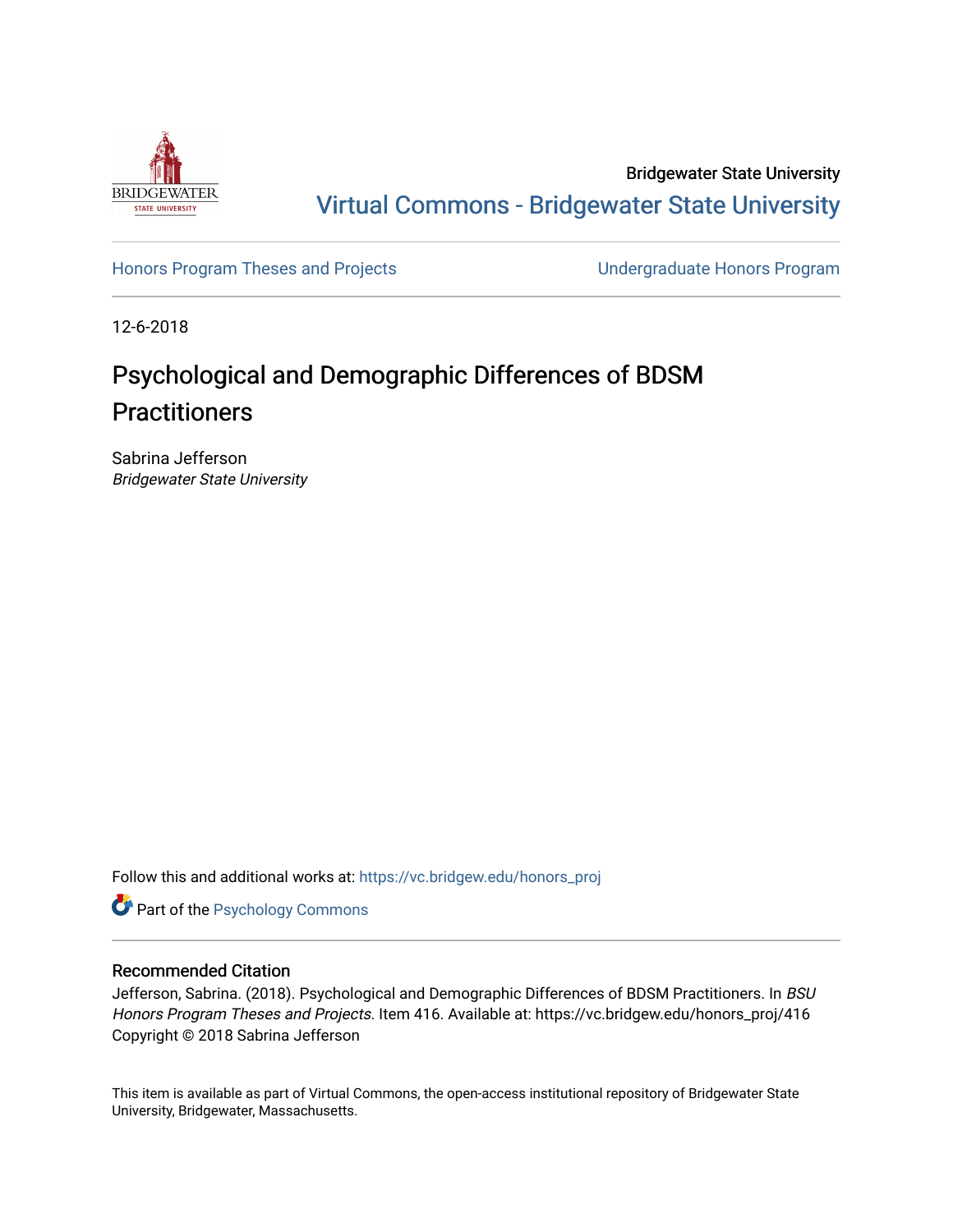Psychological and Demographic Differences of BDSM Practitioners

Sabrina Jefferson

Submitted in Partial Completion of the Requirements for Commonwealth Honors in Psychology

Bridgewater State University

December 6, 2018

Dr. Ashley Hansen-Brown, Thesis Advisor Dr. Joseph Schwab, Committee Member Dr. Nesa Wasarhaley, Committee Member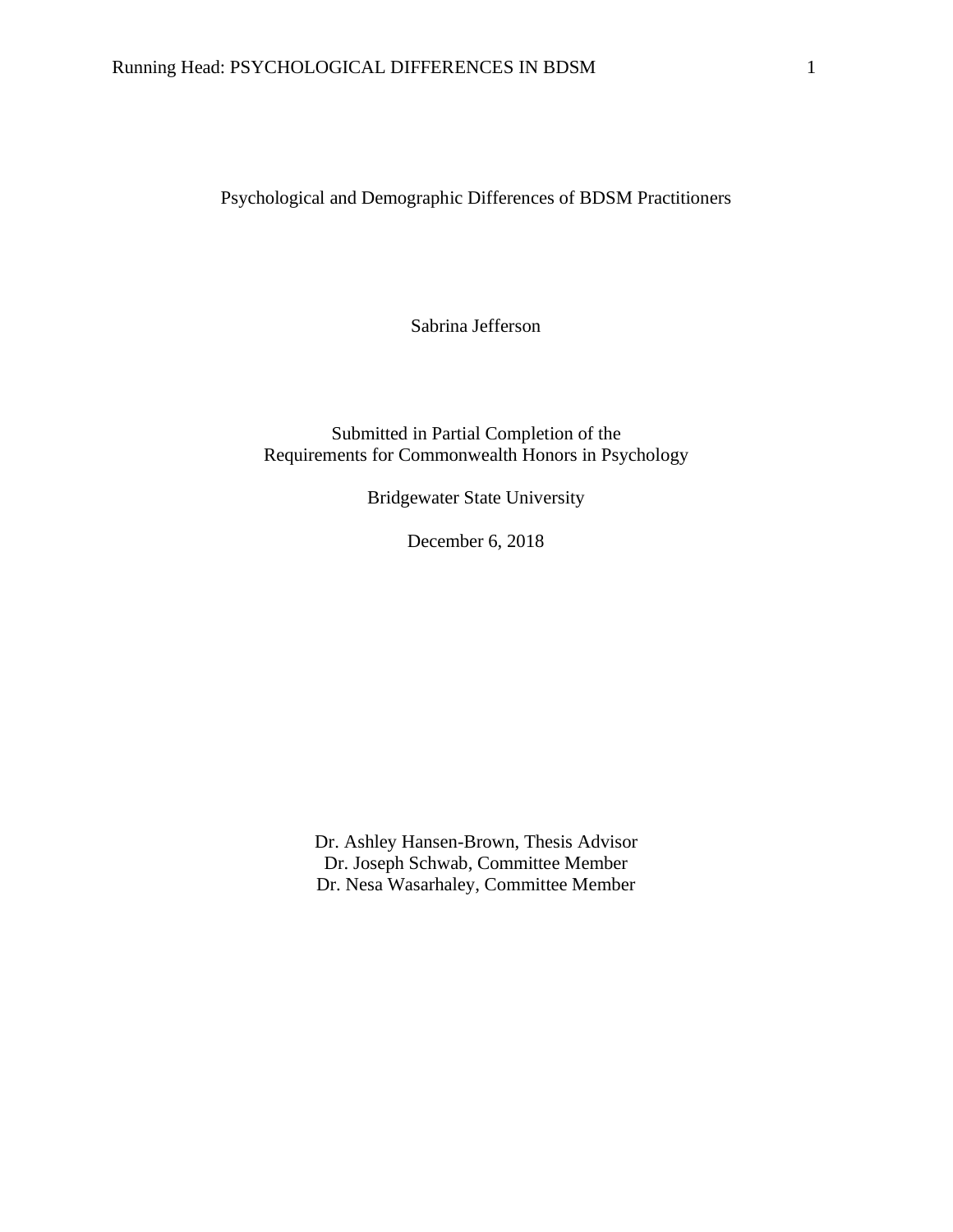#### **Abstract**

The purpose of this study was to gain more information about demographic and psychological differences between the bondage/discipline, dominance/submission, sadism/masochism (BDSM) population and the general population. BDSM has become more prominent in the knowledge of the general population with the notoriety of E.L. James' book series *50 Shades of Grey*, but even with the new prominence of BDSM in American households, there is a lack of knowledge about BDSM practitioners among psychotherapists. In this study, data was gathered from a sample of BDSM practitioners and a general population sample on a variety of demographic and psychological variables. Independent samples *t*-tests showed that there were significant differences between the BDSM population and general population in physical anxiety, depression, reassurance seeking, sexual skill, lack of sexual empathy, and sensation-seeking, impulsivity, and risk-taking, but no significant differences in social interaction anxiety, sexual exploitation, or sexual entitlement. With this new research, some important foundational information about the BDSM population has been gained and can be used as a stepping stone to guide further research, which can provide more information to mental healthcare providers.

#### **Introduction**

Much of the general population has been exposed to BDSM through the book and film series *50 Shades of Grey* by E.L. James, leading to a surge of questions and opinions about the bondage/discipline, dominance/submission, sadism/masochism (BDSM) community. BDSM practitioners may find sexual pleasure from giving or receiving pain, bondage, or unbalanced power dynamics within relationships. This cultural shift in awareness about BDSM has led it to appear in household discussion, creating a foundation for further conversations. However, the *50*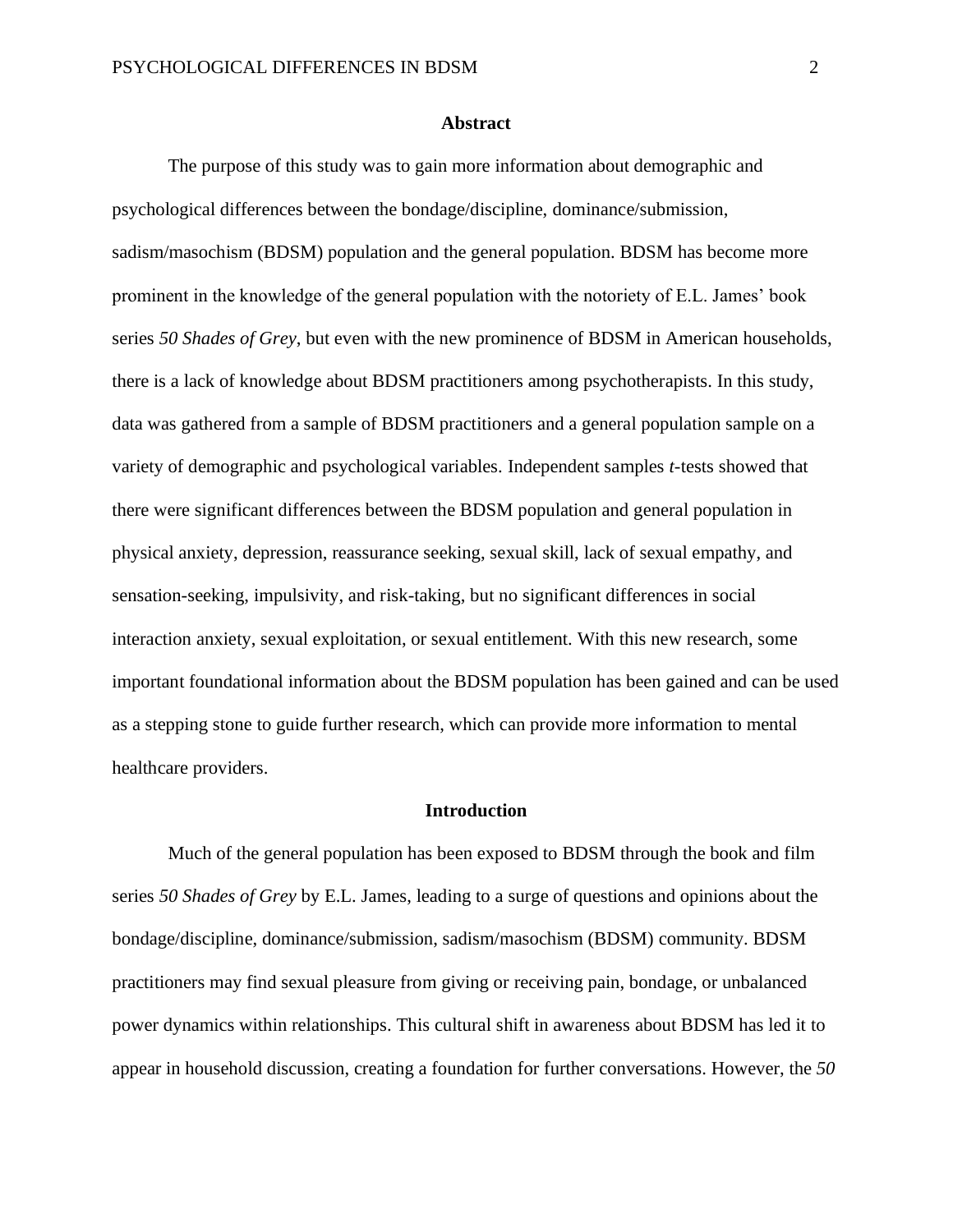### PSYCHOLOGICAL DIFFERENCES IN BDSM 3

*Shades of Grey* books and movies paint a very misleading image of what BDSM culture is actually like and could perpetuate the belief that BDSM can be used as an excuse to mentally and physically abuse a romantic partner. Further researching BDSM practitioners can provide better information to the general population and lessen any stigmas that exist. Thus, this study focuses on the BDSM community and possible differences in personality traits such as depression, anxiety, narcissism, self-esteem, and sensation seeking.

# **BDSM**

BDSM encompasses many aspects of alternate sexuality. Alternative sexuality can be thought of as any sexual identities, behaviors, or communities that go against normally accepted sexual behaviors within a society. Within BDSM culture, people use different labels to distinguish what activities they engage in. Practitioners can self-identify as a dominant/master or submissive/slave to express what aspect of a power dynamic they enjoy. They can also use sadism or masochism to describe whether they enjoy inflicting or receiving pain. There is also a term, switch, that is used to describe people who enjoy both sadism and masochism. BDSM practitioners can identify with many labels at once and there is no limit to the possible combinations (Rev, 2012).

BDSM practitioners often describe the activities they participate in as "play" during a "scene". This "scene" encompasses all the BDSM activities they do in a particular time frame and the "play" refers to the specific activities themselves. One study found that a majority of dominants and submissives believe that both parties involved in a scene have the same amount of power to determine what happens during a scene and when it should end, even though there is a consensual imbalance of power once the scene actually begins (Herbert & Weaver, 2014). Many practitioners also follow different mottos that emphasize consent. There are two prominent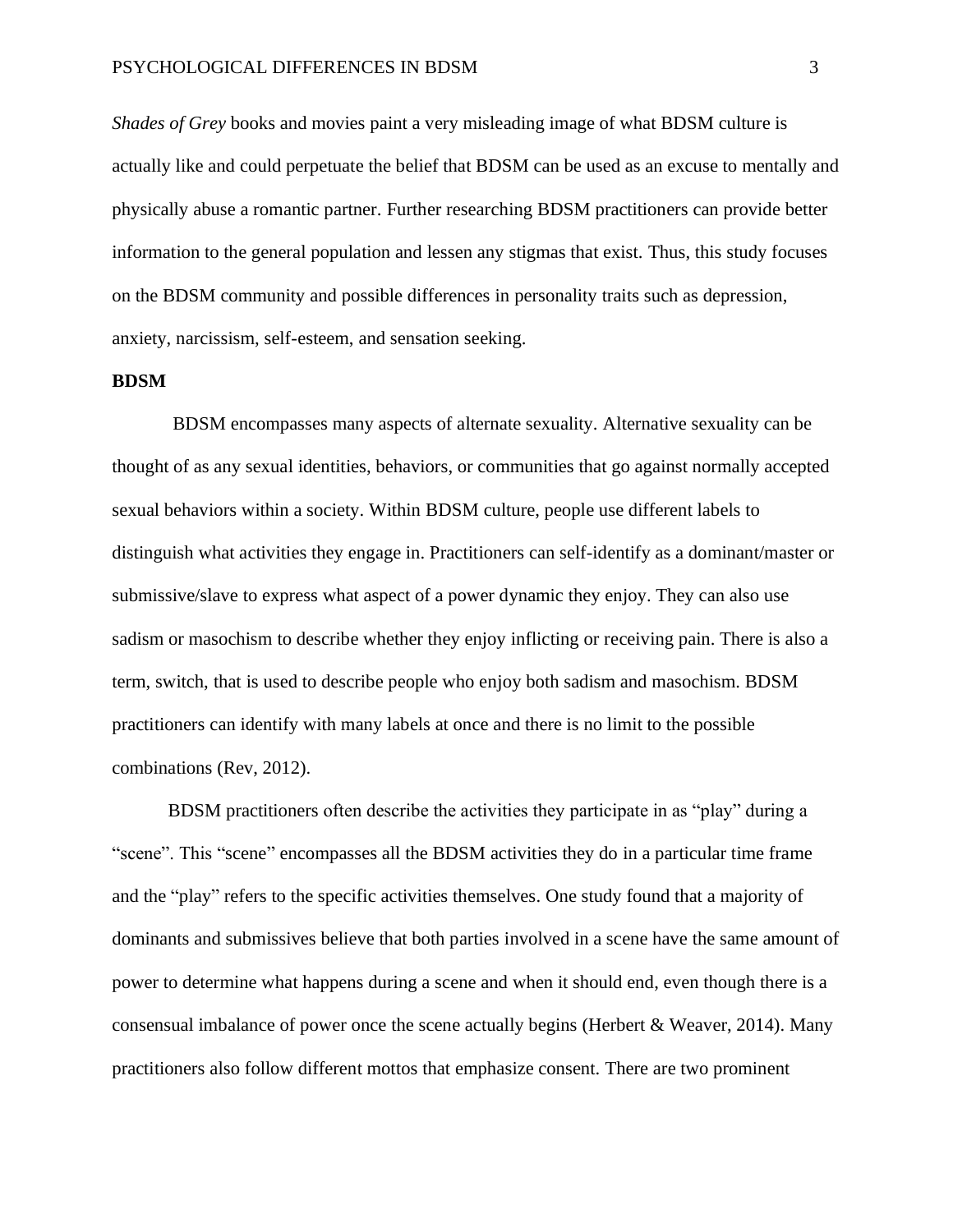sayings that BDSM practitioners often adhere to: safe, sane, and consensual (SSC) and risk aware consensual kink (RACK; Saint Thomas, 2017). These mottos emphasize consent culture and the need for all practitioners involved in a scene to be aware of any safety concerns. This shows that there is a strong foundation of consent and equal power within BDSM that is not publicized to the general population.

The stigma among the general population surrounding the BDSM community could contribute to the lack of research available. Similar to how the lesbian/bisexual/gay/transgender/queer/asexual (LBGTQA) community must face constant stigmatization within the general population and from healthcare providers (e.g., Whitehead, Shaver, & Stephenson, 2016), the BDSM community likely also faces this stigma from being different from the norm. People who practice BDSM tend to be afraid of being outed, or exposed, to their family, friends, or workplace because they do not have any type of protections against discrimination (Keenan, 2014). They can be fired from jobs just for living this different lifestyle (Keenan, 2014). Many can struggle with finding healthcare providers that understand what BDSM is. In some states, medical professionals are required to report any suspicious bruising a patient has even if they are informed that the bruises were from consensual activities (Houry, Sachs, Feldhaus, & Linden, 2002).

There is a lack of knowledge about BDSM practitioners among psychotherapists as well. A 2014 study found that 50% of psychotherapists questioned did not know if practitioners were psychologically healthy (Faccio, Casini, & Cipolletta, 2014). Psychologists rely on the DSM-5 as a diagnostic tool, but only just recently has consensual sadism and masochism been removed from the DSM (American Psychiatric Association, 2013). This recent change could be the cause of the general ignorance among mental health practitioners and could possibly lead to negative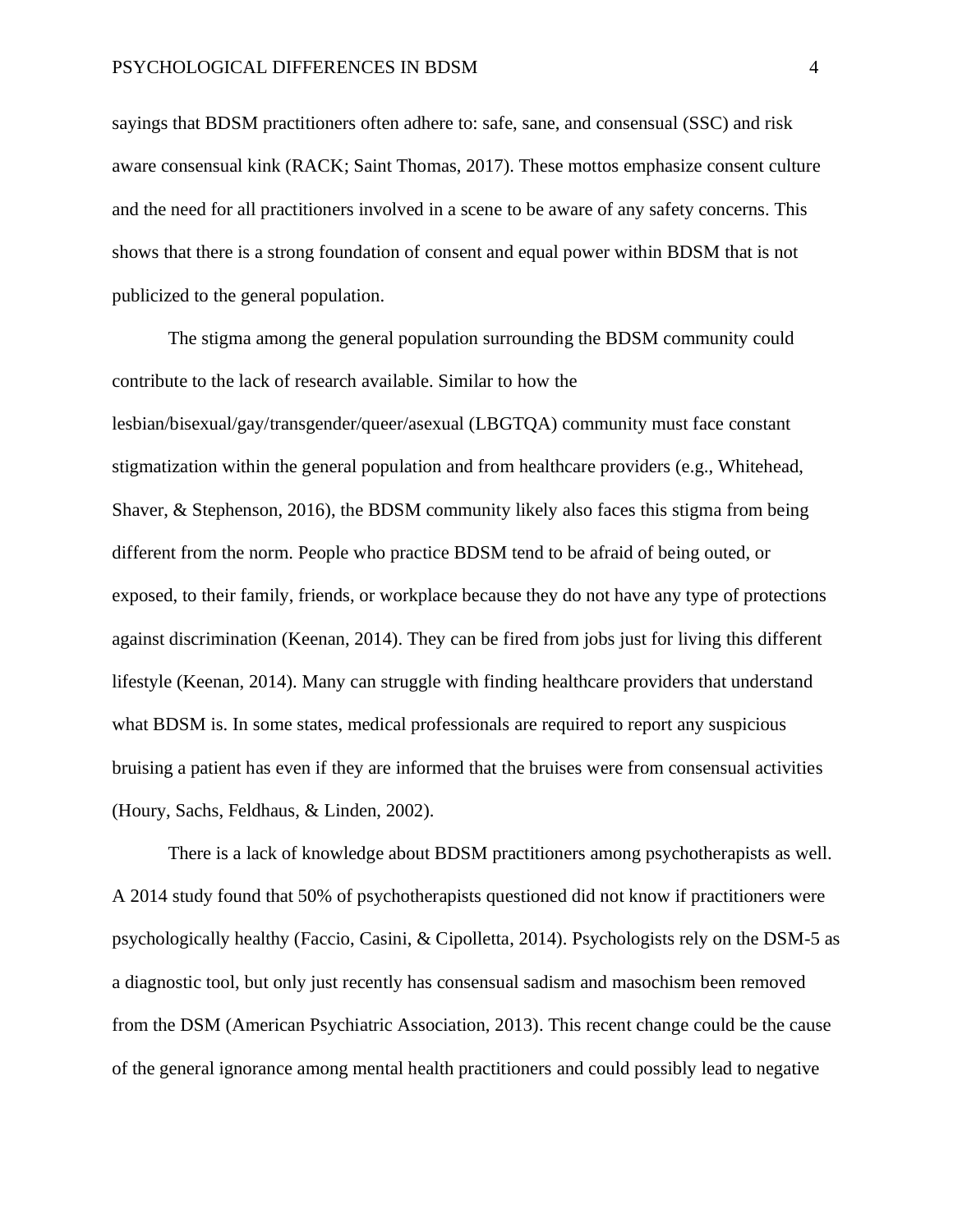#### PSYCHOLOGICAL DIFFERENCES IN BDSM 5

consequences for BDSM practitioners who seek therapy. In one study, it was found that onethird of practitioners decided not to disclose their participation in BDSM to their therapist out of fear of judgement; it was also found that "some therapists considered BDSM to be unhealthy and abusive and required clients to give up BDSM activities as a condition to continuing therapy" (Pillai-Friedman, Pollitt, & Castaldo, 2015, p.4). This could be a major deterrent to BDSM practitioners and prevent them from seeking the help they need from mental health professionals.

The general lack of knowledge and the small amount of published research about BDSM practitioners leaves a lot to discover. It is largely unknown whether there are differences between the general population and BDSM practitioners. There have been numerous studies focusing on different psychological traits in the general population but very few, if any, studying traits such as narcissism, depression, anxiety, reassurance seeking and risk-taking in the BDSM community. The purpose of this exploratory study was to determine whether differences in these psychological traits exist between the general population and BDSM practitioners.

## **Depression & Anxiety**

It is likely that there will also be a difference in anxiety and depression between BDSM practitioners and the general population. Much like the LGBTQA community, BDSM practitioners are a part of a "deviant" population that likely faces similar discrimination. Thus, it seems plausible that their rates of anxiety and depression may also be higher than that of the general population. A 2017 study found that when compared to their heterosexual counterparts, gay, lesbian, and bisexual people have higher levels and comorbidity of anxiety, depression, and mental distress (Cochran, Björkenstam, & Mays, 2017). It is possible that these higher levels are due to the discrimination that people face when they do not follow the societal norm. It has also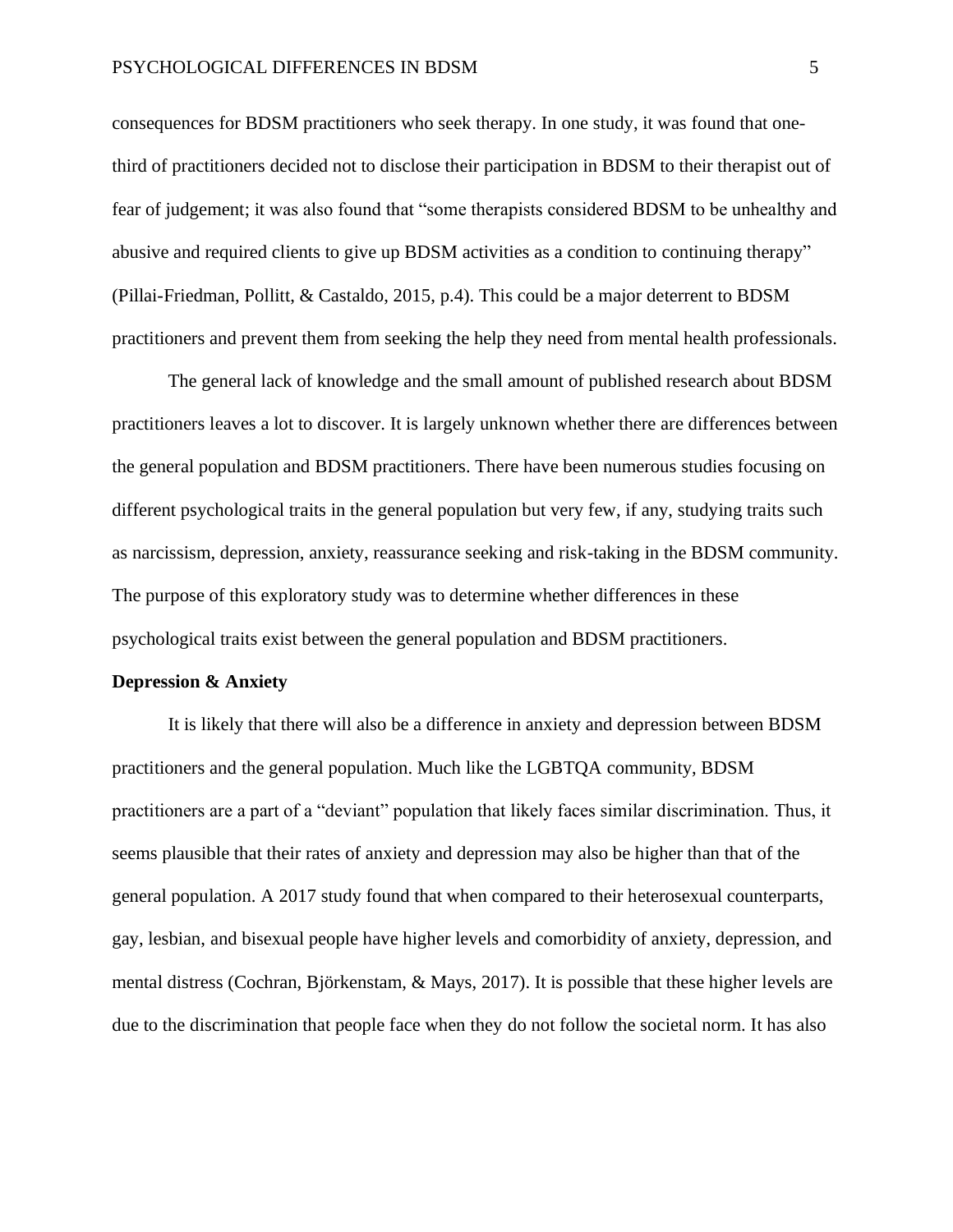been found that on-going discrimination correlates with anxiety and depression among lesbian, gay, and bisexual persons (Mays & Cochran, 2001).

Anxiety and depressive disorders affect up to 31% of adults in the United States at some point in their lives (Bitiska & Sharpley, 2012). Anxiety disorders include general anxiety disorder, obsessive compulsive disorder, social anxiety disorder, and many more illnesses. Additionally, 17% of American adults will experience a major depressive episode in their lifetime (Bitiska & Sharpley, 2012). Depression and anxiety disorders are often comorbid diseases which are likely to occur at the same time (Moscati, Flint, & Kendler, 2016). During the span of their life, 49% to 81% of people diagnosed with depression will meet the diagnostic criteria for anxiety; similarly, 47% to 88% of those diagnosed with anxiety will meet the diagnostic criteria for depression (Jacobson & Newman, 2017). Bitiska and Sharpley (2012) also found that as many as one in three college students could suffer from comorbid anxiety and depression. Both anxiety and depression have negative impacts on daily life. They can prevent people from doing necessary daily tasks such as leaving the house. Anxiety and depression are common among the general population, but there has been minimal research studying the prevalence of depression and anxiety in the BDSM community.

#### **Sensation Seeking, Risk-Taking, and Impulsivity**

Another psychological variable in which BDSM practitioners and the general population may differ is sensation seeking, risk-taking, and impulsivity. Sensation seeking is defined as the desire for novelty, thrill seeking, and new experiences (Charnigo, et al., 2013). Sexual sensation seeking is the tendency to participate in daring and stimulating sexual behavior with multiple partners in order to maximize social and sexual experiences (Mashegoane, Moalusi, Ngoepe, & Peltzer, 2002).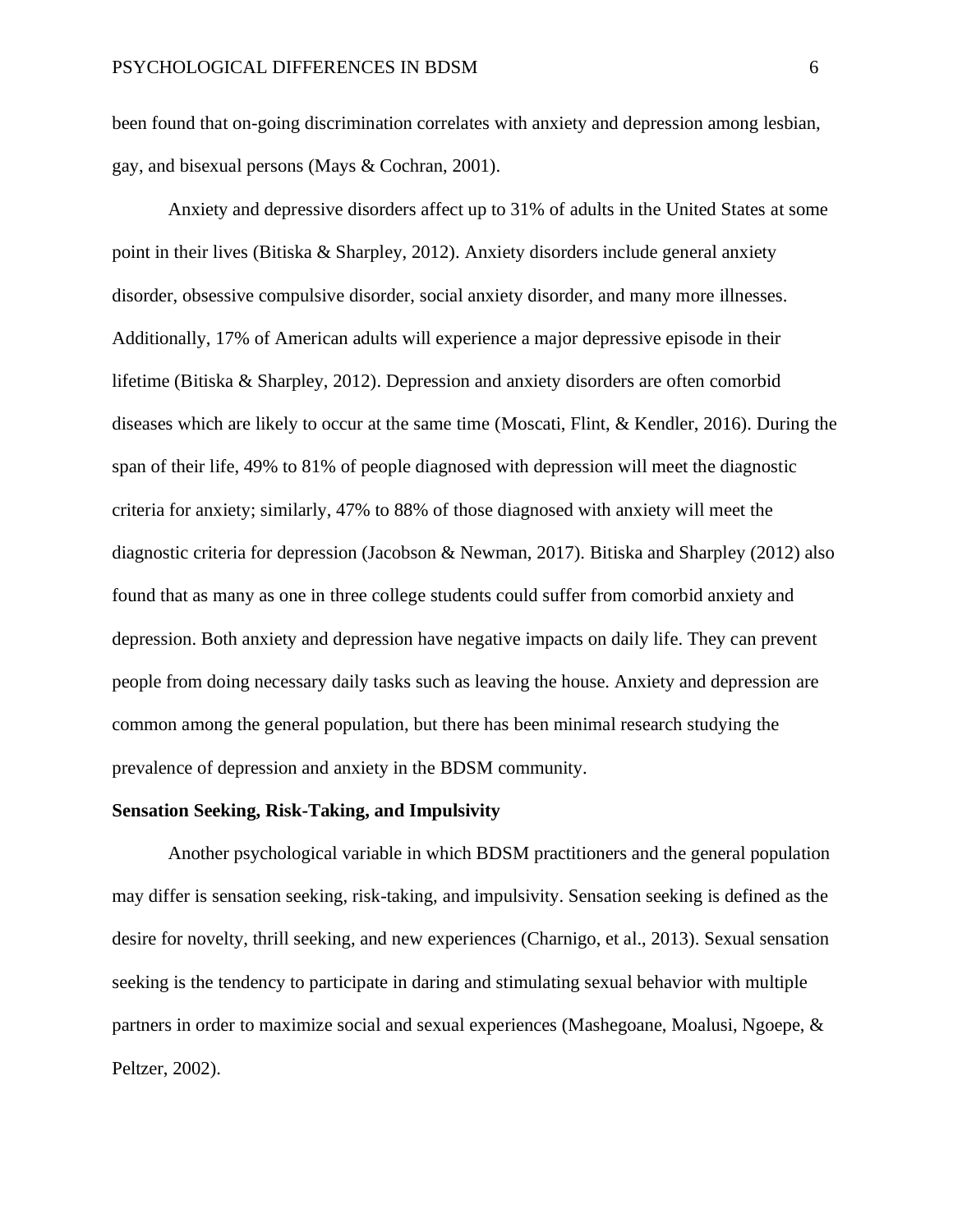Sexual sensation seeking is associated with more risky behavior in both heterosexual and homosexual persons (Mashegoane, Moalusi, Ngoepe, & Peltzer, 2002). There is a wide array of BDSM activities that can be viewed as novel, risky, and/or thrill-inducing. It is hypothesized that there could be a significant difference in sensation seeking, risk-taking, and impulsivity between BDSM practitioners and the general population due to the risky and novel nature of partaking in BDSM activities.

## **Reassurance Seeking**

There also may be a difference in reassurance seeking behaviors between the general population and BDSM practitioners. Reassurance seeking is when someone asks or searches for reassurance from someone else in different daily aspects of life such as if they are lovable or liked (Kane, Bahl, & Ouimet, 2018; Hames et al., 2015). Reassurance seeking can temporarily alleviate negative emotions such as anxiety, depression, or low self-esteem (Kane, Bahl, & Ouimet, 2018). A study done by Evraire and Dozois (2014), found that reassurance seeking is linked to attachment styles that are not secure. It is possible that due to BDSM practitioners' deviation from the societal norm when it comes to sexual roles and behaviors, that they also seek more reassurance in order to reaffirm their lifestyle choices.

#### **Sexual Narcissism**

BDSM practitioners may also differ from the general population in terms of sexual narcissism. Sexual narcissism is defined as sexual preoccupation, an inflated sense of sexual skill, a sense of entitlement, and promiscuity (Wryobeck & Wiederman, 1999). Sexual narcissism is also positively correlated with higher numbers of sexual partners and higher sense of sexual esteem (Wryobeck & Wiederman, 1999).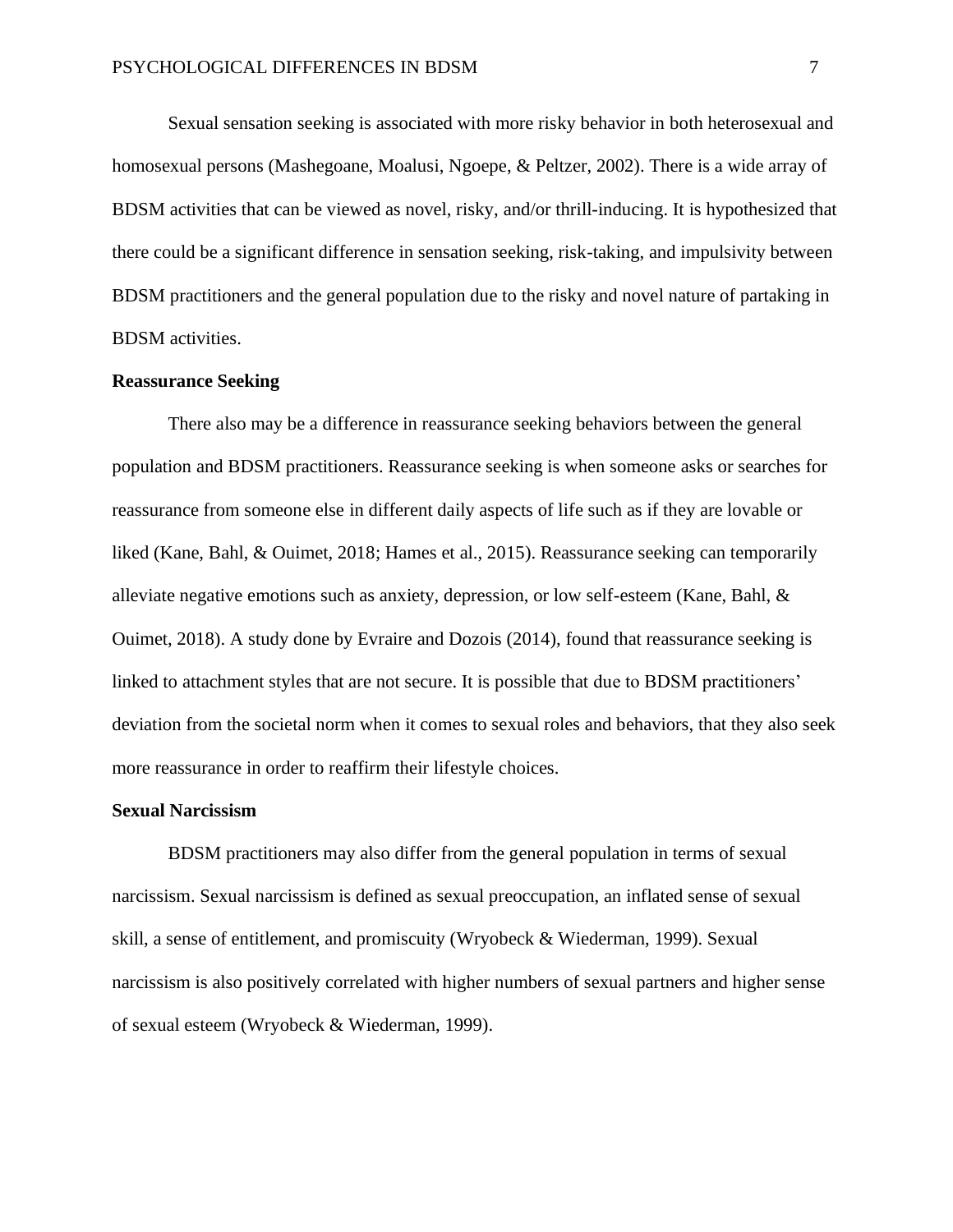Sexual narcissism scales test for sexual skill, empathy, entitlement, and exploitation (Widman & McNulty, 2010). The exploitation and entitlement characteristics of sexual narcissism could be thought of as having connections to gaining and exerting power over others. In previous research, it has been found that trait narcissists in the general population have also been known to seek out positions of power (Grijalva, Harms, Newman, Gaddis, & Fraley, 2015). This ability to predict leadership development could also point to the ability to predict if people are more likely to identify as dominant. Dominants in BDSM usually desire control of a person or people, which could be an indicator of sexual narcissism. Similarly, identifying as submissive could possibly predict low sexual narcissism. There may be possible differences in sexual skill, empathy, exploitation, and entitlement between BDSM practitioners and the general population, but these differences are unknown.

#### **Trait Narcissism**

There is a generally held belief in the BDSM community that those in a dominant role tend to be more narcissistic in general than those in a submissive role. One study conducted by Connolly (2006) found that there was a generally higher rate of narcissism among BDSM practitioners. Connolly focused on grandiose narcissism which is defined as overt feelings of entitlement and the repression of feelings of inadequacy (Derry, Ohan, & Bayliss, 2017). Vulnerable narcissism is the less publicized form of narcissism in which people have hidden feelings of entitlement that alternate with expressed feelings of inadequacy or fragile self-esteem, sensitivity to insult, and self-absorbed aloofness (Derry et al., 2017; Kealy, Sandhu, & Ogrodniczuk, 2017). This is when someone appears to feel less than everyone else and distant, but they are actually feeling like they are entitled to what they want and if they do not get it, it is not their fault, but the world's.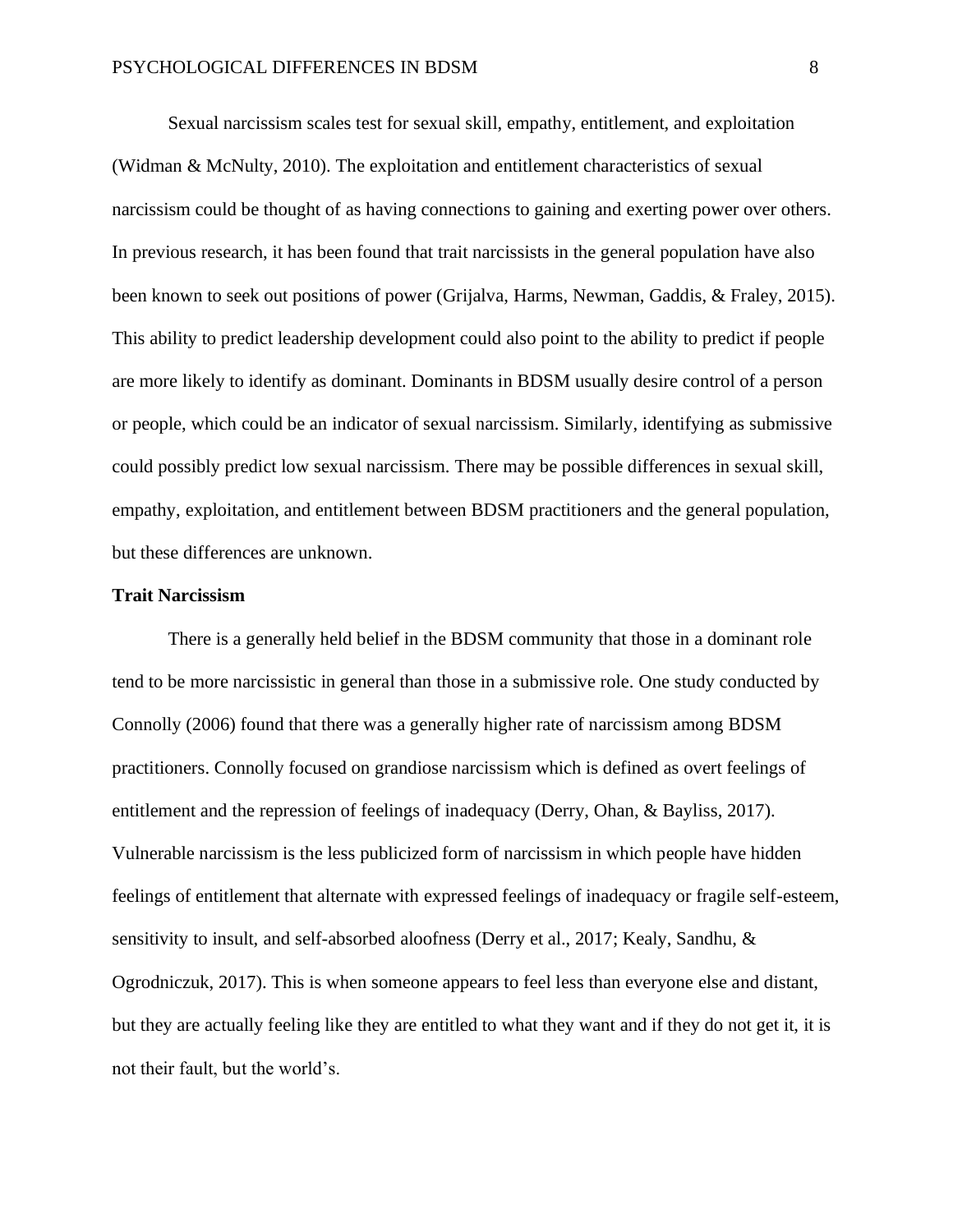It has been found in the general population that narcissism predicts general, initial, and flashpoint aggression. Those who rate high on narcissism are more likely to have unprovoked, aggressive outbursts (Reidy, Foster, & Zeichner, 2010). In relation to BDSM, there could be a connection between narcissism and the violence that sadists can display. It is unknown if this consensual sadism could be an outlet for possible narcissistic aggressive outbursts. Since the sadism is consensual, however, it is also possible that there is no relationship between BDSM and narcissism.

#### **Self-Esteem**

Another psychological variable on which the BDSM population and the general population may differ is self-esteem. Self-esteem is commonly defined as how much self-worth a person believes they have (Helwig & Ruprecht, 2017). This can include many domains of a person's life, such as their social life, dating and sex life, academic performance, and job performance (Batra & Ghoshal, 2017). These domains of self-esteem or self-worth are called contingencies of self-worth and a person's level of self-esteem is tied to perceived success or failures in these domains (Crocker & Park, 2013).

It is likely that there are differences in self-esteem between the general population and BDSM practitioners. The stigma that the BDSM population experience could cause them to have lower self-esteem. BDSM practitioners' ability to express their wants and needs, however, could also indicate that they have higher self-esteem than the general population.

#### **The Current Research**

The previous research is minimal and leaves many questions unanswered, such as whether or not there are psychological differences between BDSM practitioners and the general population. Also, no research has addressed any significant demographic differences between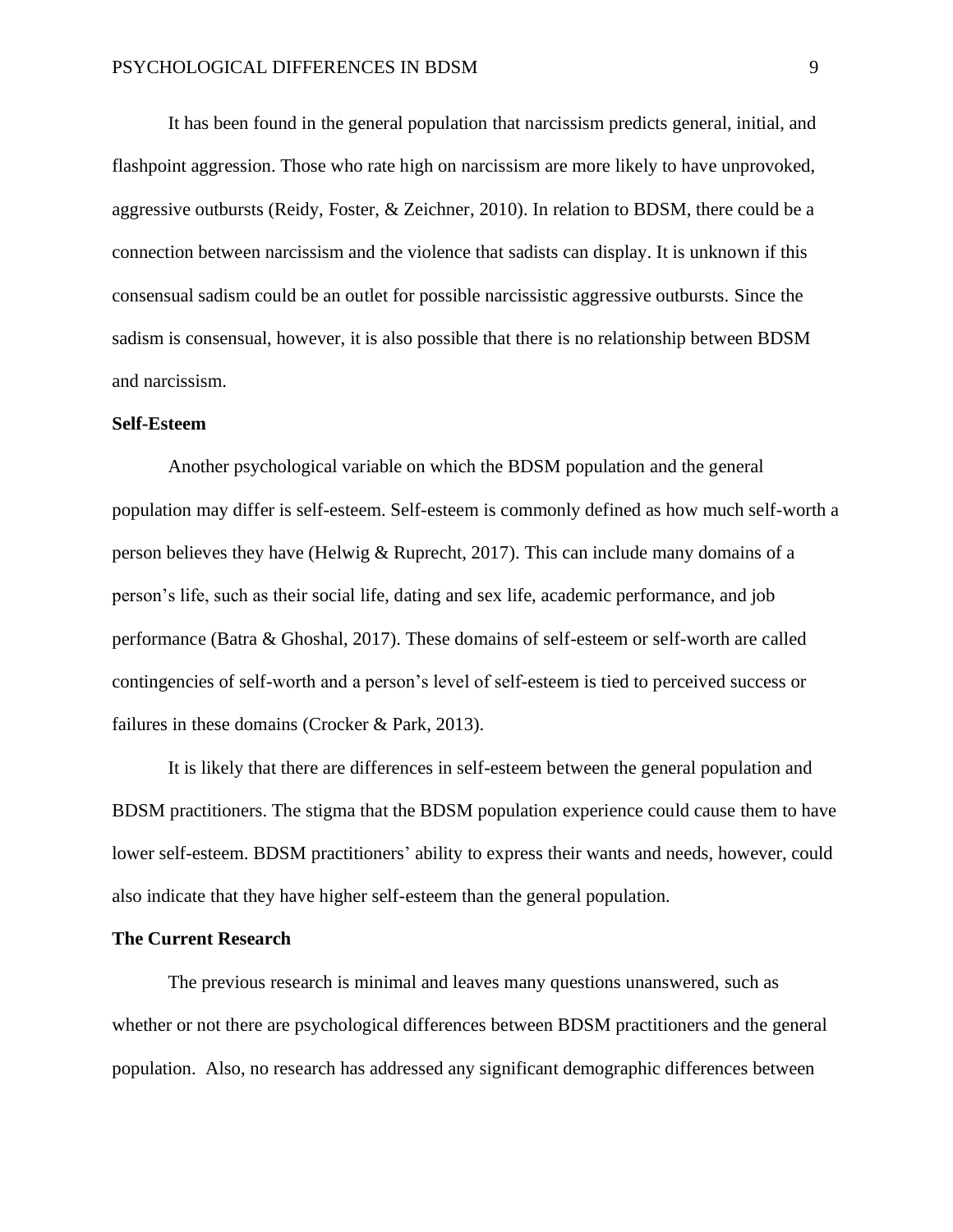groups in the BDSM population and the general population. This study, therefore, was designed to assess demographic and psychological differences between the BDSM population and the general population. Discovering this information will benefit the BDSM community in many ways and could lead to the lessening of stigmas and better mental healthcare.

## **Method**

## **Participants**

There were two samples gathered for this study, one from the BDSM community and one from the general population. The BDSM sample was recruited from two different BDSM lifestyle events in Maryland and New Jersey and the general population sample was gathered using Amazon's Mechanical Turk. A similar number of participants was recruited for each sample.

A total of 79 self-identified BDSM practitioners volunteered to participate in the study. No participants' data were excluded from the final analyses. The participants ranged in age from 21 to 55 ( $M = 34.04$ ,  $SD = 7.84$ ). The majority of the sample was Caucasian (76.5%), with 1.2% African American, 1.2% Asian, 3.7% Hispanic/Latino, 4.9% multiracial, and 2.5% other; 10% did not respond. Almost half the sample reported being male (48.1%), with 35.8% identifying as female and 7.4% identifying as gender-queer; 8.7% did not respond. A small portion of the sample reported being heterosexual (26.6%), with 21% being bisexual, 19.8% pansexual, 2.9% homosexual, 1.2% asexual, and 14.8% as other; 13.7% did not respond. The majority of participants practiced polyamory relationships (54.3%). Only 8.6% considered themselves monogamous while 11.1% identified their relationship style as open; 26% did not respond. From the sample, 13.6% of participants were married, 56.8% were single, and 21% were divorced; 8.6% did not respond. Over half of the participants had a bachelor's degree or higher education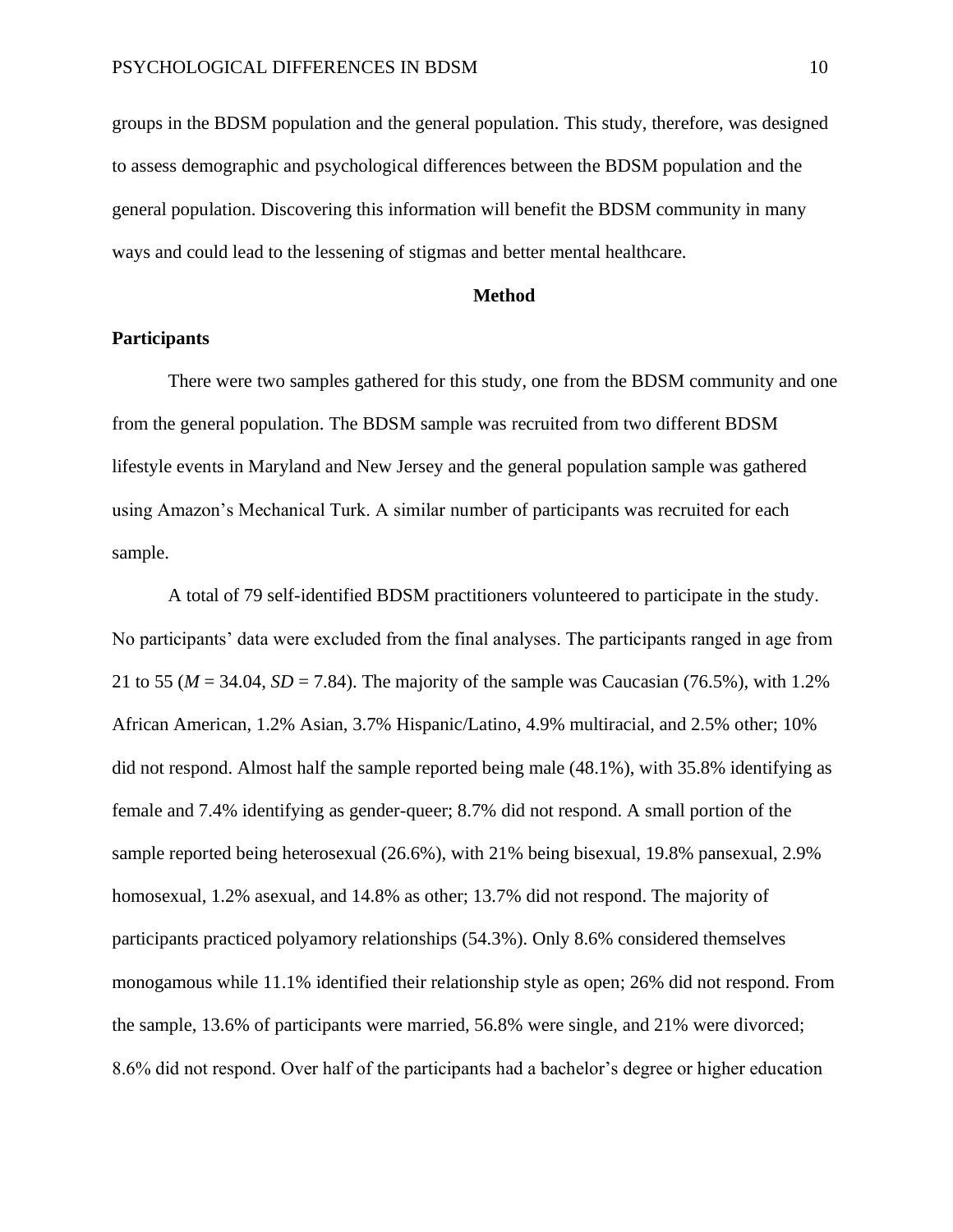with 3.7% having a PhD/MD, 24.7% Master's Degree, 24.7% Bachelor's Degree, 12.3% having an Associate's, 22.2% completing some college, and 2.5% having a high school diploma; 9.9% did not respond.

Additionally, non-BDSM practitioners were recruited to participate in the study from Amazon's Mechanical Turk for minimal compensation. Eleven of the participants from Mturk had to be excluded because they identified themselves as BDSM practitioners, leaving a total sample size of 86. The participants ranged from 22 to 65 in age  $(M = 36.42, SD = 10.29)$  and had to be over 18 in order to participate. The majority of the sample was Caucasian (88.4%), with 3.5% African American, 3.5% Asian, 3.5% Hispanic/Latino, and 1.2% multiracial. Over half the sample reported being male (55.8%); with 44.2% being female. No other gender identities were reported in the general population. A majority of the sample was heterosexual (90.7%); with 8.1% being homosexual, and 1.2% being bisexual. Monogamous relationships were the most prevalent relationship style (96.5%) while 3.5% practiced open relationships. An equal number of participants were married and single: 46.5% of participants were married, 46.5% were single, and 7% were divorced. Over half of the participants had a bachelor's degree or higher education with 1.2% having a PhD/MD, 9.3% Master's Degree, 48.8% Bachelor's Degree, 10.5% having an Associate's, 16.3% completing some college, and 14.0% having a high school diploma.

#### **Materials & Measures**

The following scales were given to both the BDSM practitioners and the general population. The general population did not complete the BDSM Fear of Being Outed Scale.

**Beck Anxiety Inventory.** The Beck Anxiety Inventory (BAI) is a 21-item scale used to measure feelings of unease (Beck, Epstein, Brown, & Steer, 1988). Items are rated using a 4 point scale with responses ranging from 0 (not at all) to 3 (severely - I could barely stand it). The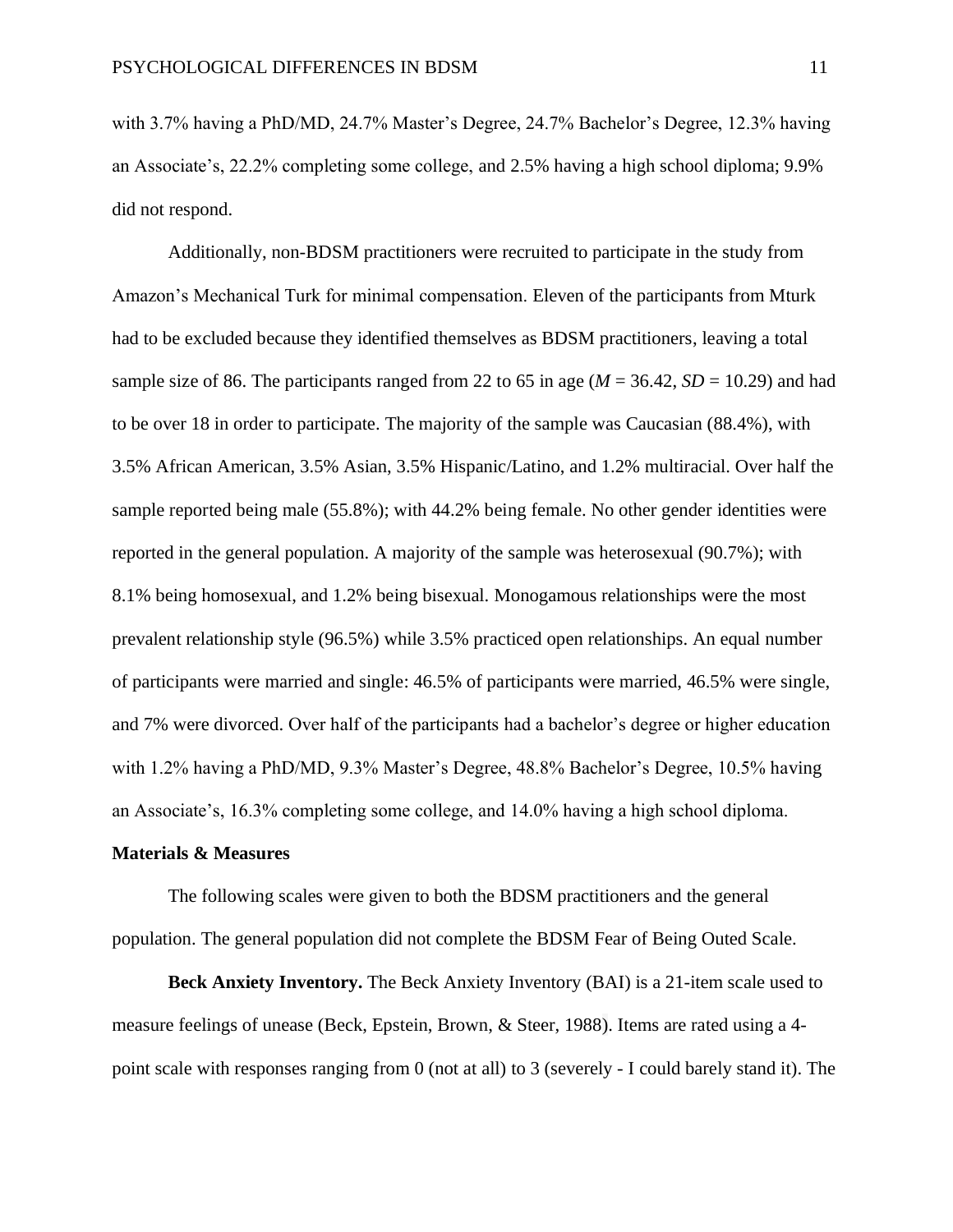BAS has items such as "I have been bothered by shaking in the past week" and "I have been bothered by difficulty breathing in the last week". All item responses were summed to create a total score for anxiety ( $\alpha_{\text{BDSM}} = 0.84$ ;  $\alpha_{\text{Mturk}} = 0.96$ ).

**Beck Depression Inventory-S19.** The Beck Depression Inventory-S19 (BDI-S19) is a shortened scale consisting of 19 items used to measure feelings of sadness and hopelessness (Sauer, Ziegler, & Schmitt, 2013). Items are rated using a 6-point scale ranging from 1 (never) to 6 (always). The scale includes items such as "I feel sad" and "I feel guilty." All responses were summed to create a total score for depression ( $\alpha_{\text{BDSM}} = 0.81$ ;  $\alpha_{\text{Mturk}} = 0.97$ ).

**Reassurance Seeking Scale.** The Reassurance Seeking Scale (RSS) is a 30-item scale used to measure participants' tendency to seek approval and assurance from others depending on the situation that they are in (Rector, Kamkar, Cassin, Ayearst, & Laposa, 2011). Items are rated using a 5-point scale with responses ranging from 1 (not at all) to 5 (extremely). The scale includes items such as "how likely are you to seek reassurance from someone when you think you have made the wrong decision?" and "how likely are you to seek reassurance from someone to whether you are a lovable/caring person?". All responses were summed to create a total score for reassurance seeking ( $\alpha_{\text{BDSM}} = 0.95$ ;  $\alpha_{\text{Mturk}} = 0.98$ ).

**Sexual Narcissism Scale.** The Sexual Narcissism Scale (SNS) is a 20-item scale used to measure levels of sexual entitlement and egotism (Widman & McNulty, 2010). The items are rated using a 5-point scale ranging from 1 (not a lot) to 5 (quite a lot). The SNS scale includes items such as "If I ruled the world for one day, I would have sex with anyone I choose" and "I could easily convince an unwilling person to have sex with me." Subscale responses were summed to create a total score for: Sexual Exploitation ( $\alpha_{\text{BDSM}} = 0.62$ ;  $\alpha_{\text{Mturk}} = 0.91$ ), Sexual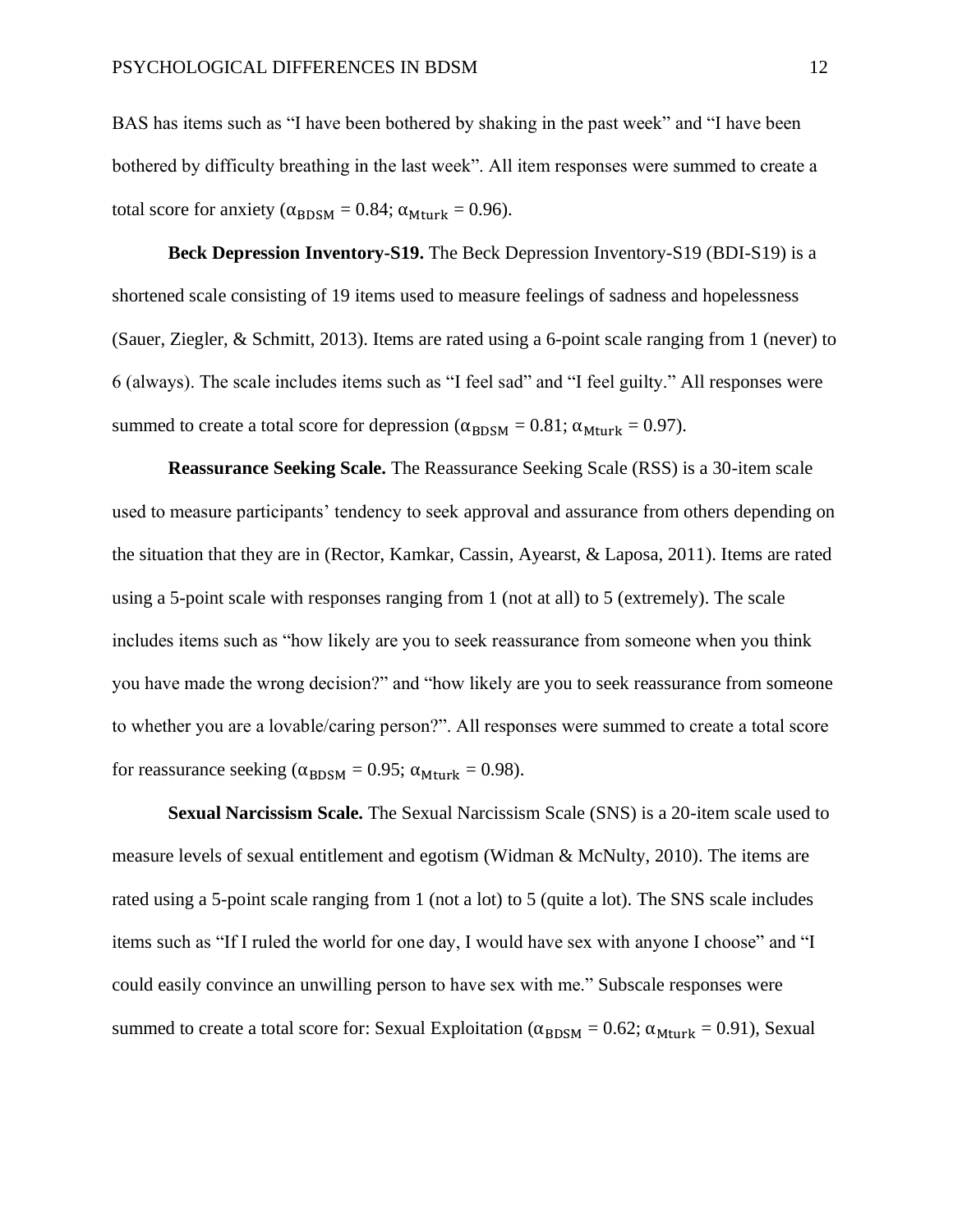Entitlement ( $\alpha_{\text{BDSM}} = 0.80$ ;  $\alpha_{\text{Mturk}} = 0.90$ ), Lack of Sexual Empathy ( $\alpha_{\text{BDSM}} = 0.62$ ;  $\alpha_{\text{Mturk}} =$ 0.73), and Sexual Skill ( $\alpha_{\text{BDSM}} = 0.88$ ;  $\alpha_{\text{Mturk}} = 0.94$ ).

**Social Interaction Anxiety Scale.** The Social Interaction Anxiety Scale is a 19-item scale used to measure feelings of unease and anxiousness during social situations (Mattick & Clarke, 1998). Items are rated on a 5-point scale ranging from 1 (not at all) to 5 (extremely). The scale includes items such as "I have difficulty talking with other people" and "I am tense mixing in a group." All responses were summed to create a total score for social interaction anxiety  $(\alpha_{\text{BDSM}} = 0.93; \alpha_{\text{Mturk}} = 0.98).$ 

**Impulsivity, Risk Taking, and Sensation-Seeking Scale.** The Impulsivity, Risk Taking, and Sensation-Seeking Scale is an 11-item scale used to measure a person's likelihood of participating in activities that are not carefully thought through and cause an adrenaline rush or new sensation (Schafer, Blanchard, & Fals-Stewart, 1994). Items are rated using a 4-point scale with responses ranging from 1 (not at all) to 4 (quite a lot). The scale includes items such as "I like trying new things just for excitement" and "I'm always up for new experiences." All responses were summed to create a total score for impulsivity, risk taking, and sensation-seeking  $(\alpha_{\rm BDSM} = 0.84; \alpha_{\rm Mturk} = 0.91).$ 

**Narcissistic Personality Inventory- 16.** The Narcissistic Personality Inventory- 16 (NPI-16) is a 16-item scale used to measure levels of self-centeredness and egotism (Gentile, Miller, Hoffman, Reidy, Zeichner, & Campbell, 2013). The items are rated using two forced choice options per item. The scale includes choosing between statements such as "I really like to be the center of attention" and "it makes me uncomfortable to be the center of attention." This scale was not analyzed due to scale errors, as the scale was improperly typed for the general population sample.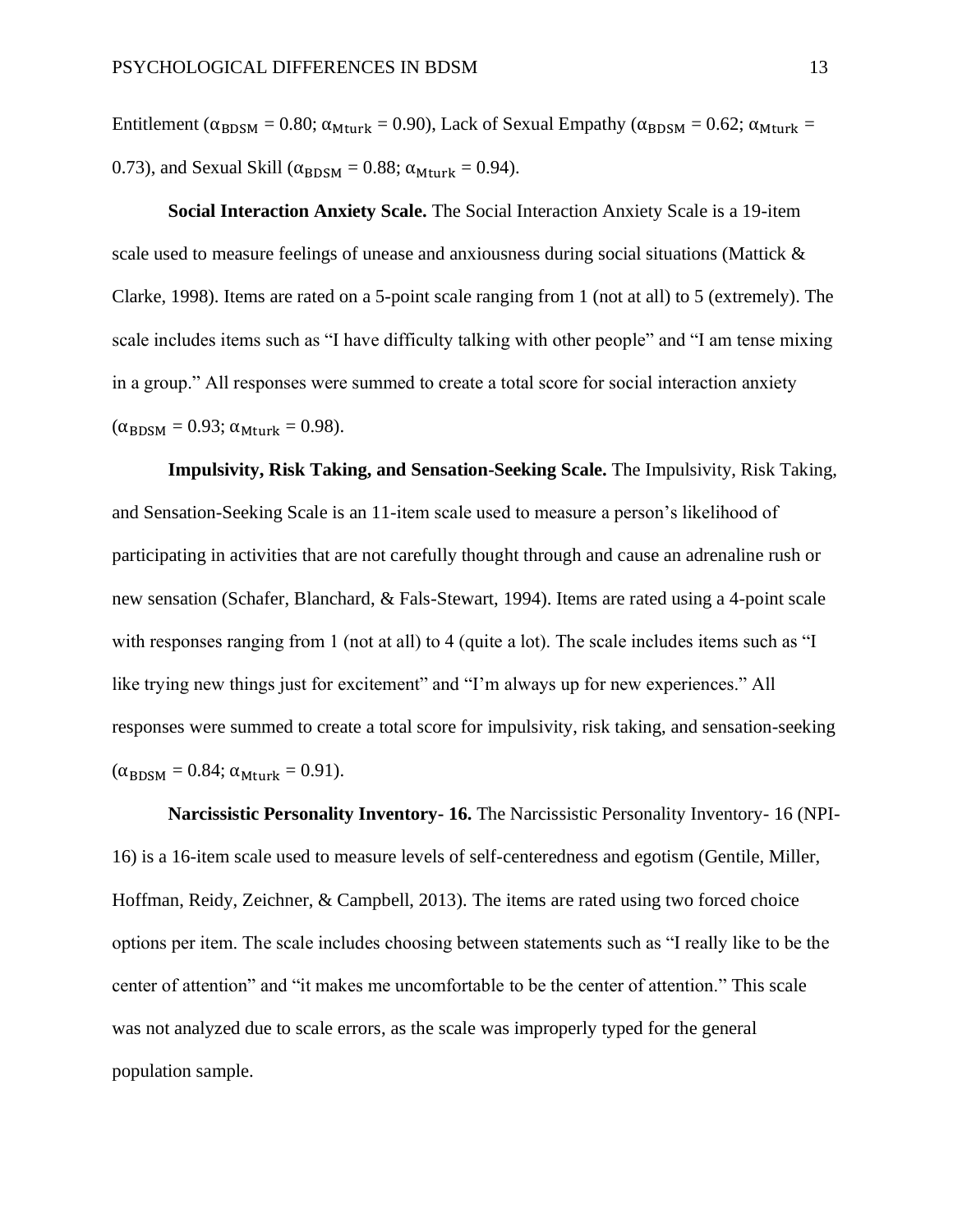**Hypersensitive Narcissism Scale.** The Hypersensitive Narcissism Scale (HSNS) is a 10 item scale used to measure levels of hypersensitivity, low self-esteem, and self-centeredness (Hendin & Cheek, 1997). The items are rated using a 5-point scale ranging from 1 (strongly disagree) to 5 (strongly agree). The HSNS scale includes items including "I often interpret the remarks of others in a personal way" and "my feelings are easily hurt by ridicule or by the slighting remarks of others." This scale was not analyzed due to scale errors, as the scale was improperly typed for the general population sample.

**Rosenberg Self-Esteem Scale.** The Rosenberg Self-Esteem Scale (RSES) is a 10-item scale used to measure feelings of self-worth (Rosenberg, 1965). Items are rated using a 4-point scale with responses ranging from 1 (strongly disagree) to 4 (strongly agree). The scale included items such as "I feel I have a number of good qualities" and "I take a positive attitude towards myself." This scale was not analyzed due to scale errors, as data from this scale was improperly inputted during data entry, making the researchers unable to analyze the BDSM sample.

**Fear of Being Outed as a BDSM Practitioner Scale.** The BDSM Fear of Being Outed Scale is a self-created 3-item scale used to measure a BDSM practitioner's fear of being exposed as a BDSM practitioner to a variety of people. Items are rated using four response options including "very afraid", "somewhat afraid", "somewhat not afraid", and "not afraid". The scale includes "I have a fear of being outed to my family", "I have a fear of being outed to my friends", and "I have a fear of being outed at my work." The general population did not complete this scale. All responses were summed to create a total score for fear of being outed ( $\alpha_{\text{BDSM}} =$ 0.598). However, the scale's low reliability indicated that the items did not hang well together, so any findings should be interpreted with caution and should be used more as a guide for future research.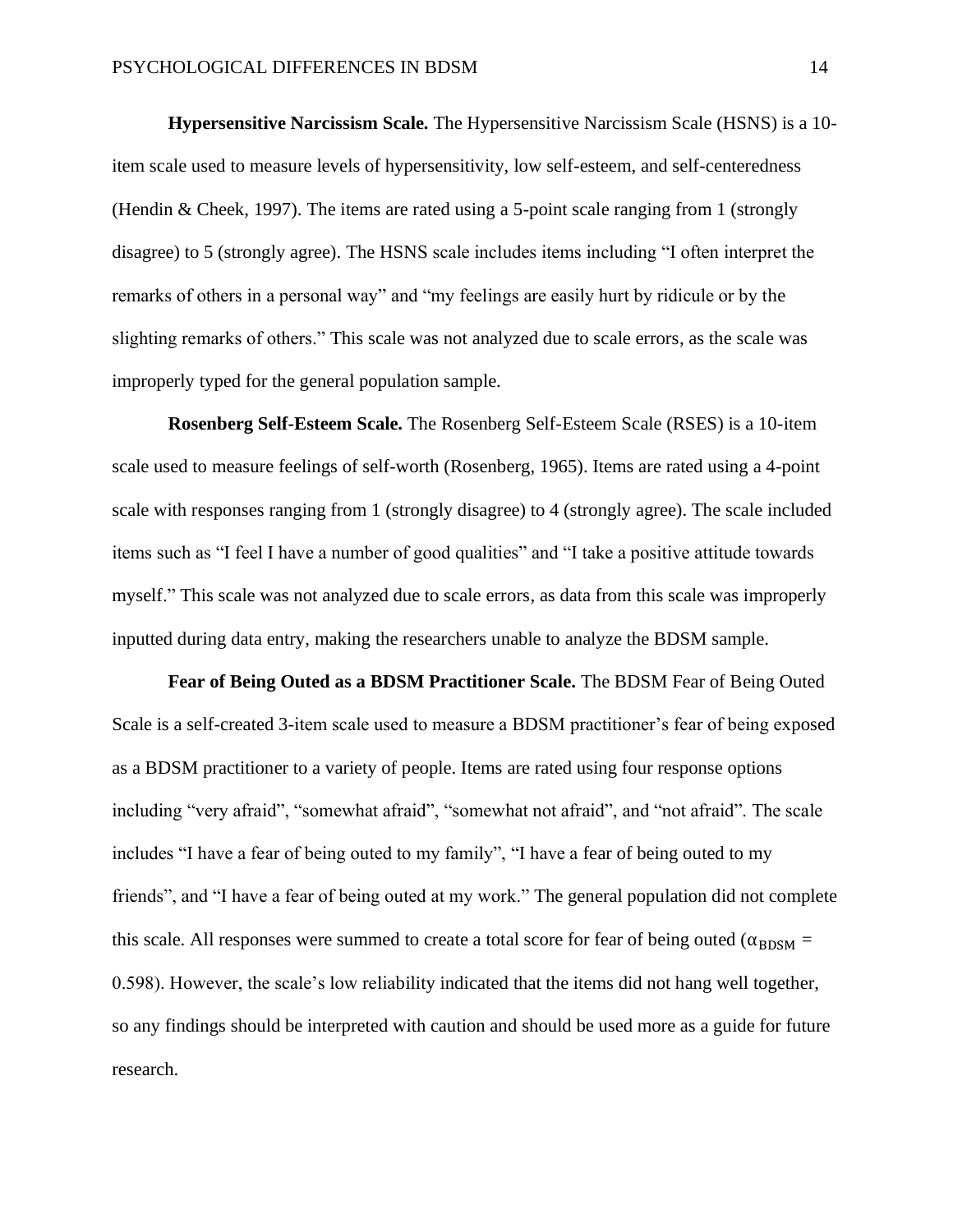# **Procedure**

**BDSM population sample.** BDSM participants were recruited from two lifestyle events in New Jersey and Maryland after obtaining permission from the event organizers. Attendees of these events had to be at least 18 in order to attend and had to have pre-purchased their tickets prior to the event starting. During the event, attendees were approached and asked if they would like to volunteer to participate in a psychology study focusing on the BDSM population. If they agreed, participants were then handed the questionnaire packet and instructed to read an informed consent paragraph on the first page. If they consented to participate, they continued with the questionnaire. Participants were told that they could cease participation at any time. Participant signatures were not collected on the implied consent forms in order to ensure anonymity. They were then handed a pen to use to fill out the questionnaire while the researcher stood nearby so they would be available for any questions. Once they completed the survey, participants were offered a slip of paper containing the implied consent as well as the researcher's contact information. Participants were then debriefed about the research topic and goals once they completed the survey. They were also asked not to talk about the purpose of the research until after the event was complete. This process was repeated at both events until the events officially ended. During the events, once the questionnaires were completed they were placed in a locked document box.

**General population sample.** One hundred participants were recruited using Amazon's Mechanical Turk to complete a questionnaire using Qualtrics.com for minimal compensation. They were administered the same questionnaire as the BDSM participants except that they were asked if they considered themselves BDSM practitioners. If they did, their data was not included in the study. They also did not receive the BDSM-specific demographic questions or the Fear of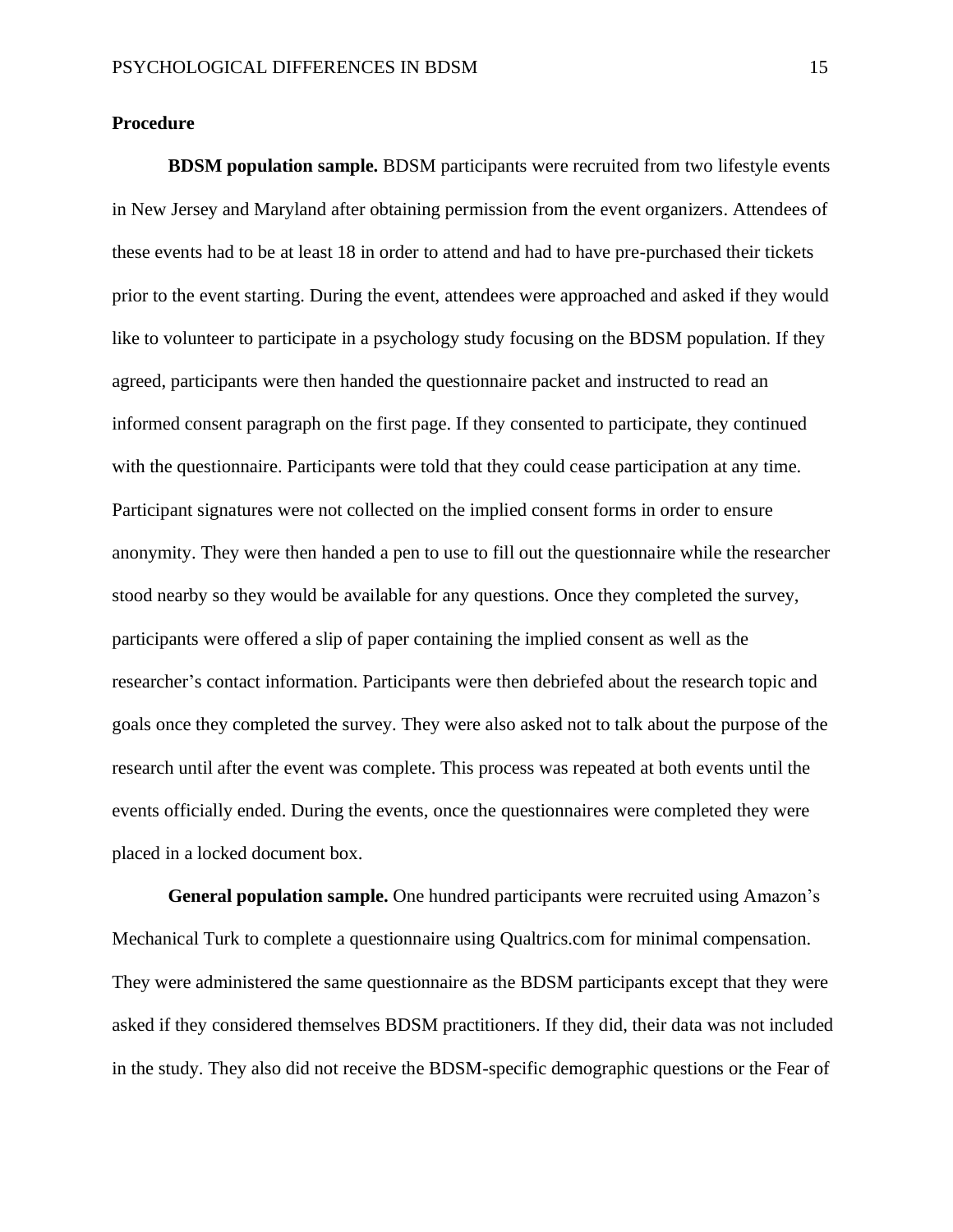Being Outed as a BDSM Practitioner Scale. Once they agreed to participate, they read the same implied consent as the BDSM participants and went on to complete the survey. They were able to cease participation at any time and earned partial compensation.

# **Results**

# **Independent Samples** *t***-tests**

Independent samples *t*-tests were conducted for all the scales to compare the BDSM practitioners and the general population on our variables of interest. These were performed with the Statistical Package for Social Sciences (SPSS).

As expected, there were significant differences in anxiety and depression when the BDSM and general population samples were compared. The test for depression indicated that there was a significant difference,  $t(155) = -3.99$ ,  $p < 0.001$ , where BDSM practitioners (*M* = 55.79,  $SD = 11.12$ ) scored higher than the general population ( $M = 44.05$ ,  $SD = 22.63$ ). Results also indicated that there was a significant difference in physical anxiety,  $t(149.96) = -2.98$ ,  $p =$ 0.003, where BDSM practitioners ( $M = 12.43$ ,  $SD = 7.76$ ) scored higher than the general population ( $M = 7.87$ ,  $SD = 11.50$ ). This means that the BDSM population had higher levels of physical anxiety, which is characterized by symptoms such as sweaty palms and difficulty breathing. In contrast, there was no significant difference in social interaction anxiety between the general population and the BDSM practitioners,  $t(152) = 0.12$ ,  $p = 0.92$ . This indicates that in new or regular social situations, neither the general population or BDSM practitioners have more difficulty talking to or being around people.

The BDSM practitioners and the general population had significantly different results on impulsivity, risk-taking, and sensation seeking. Results indicated that there was a significant difference in impulsivity, risk-taking, and sensation seeking,  $t(158) = -11.79$ ,  $p < 0.001$ , where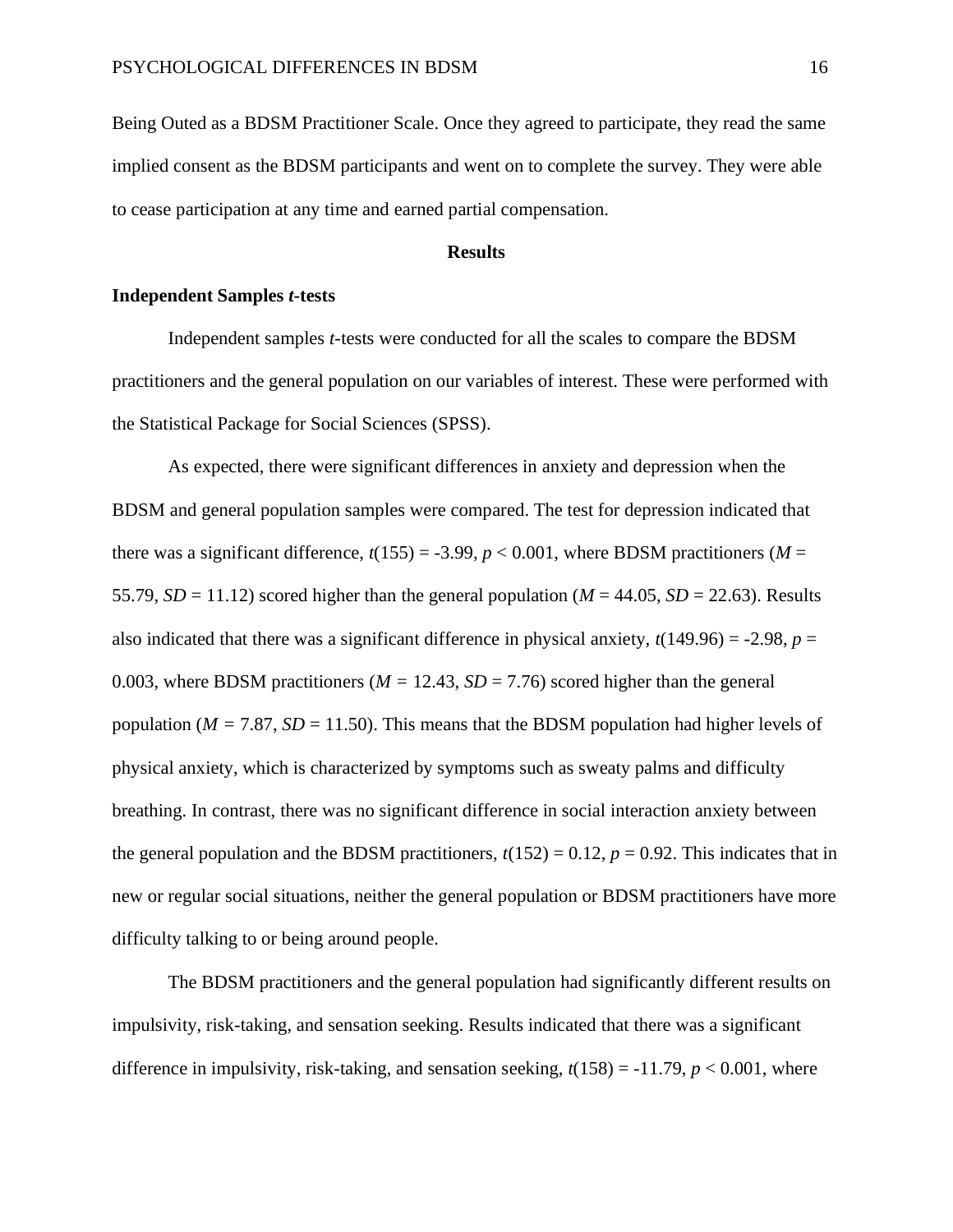BDSM practitioners ( $M = 30.53$ ,  $SD = 5.86$ ) scored higher than the general population ( $M =$ 18.50,  $SD = 6.88$ ). This supports the hypothesis that BDSM practitioners seek out more new sensations, take more risks, and behave more impulsively than the general population.

Additionally, results indicated that there was a significant difference in reassurance seeking between the two groups,  $t(155.66) = -2.47$ ,  $p = 0.02$ , where BDSM practitioners (*M* = 90.35,  $SD = 23.76$ ) scored higher than the general population ( $M = 79.81$ ,  $SD = 29.79$ ). This result indicates that BDSM practitioners seek out reassurance more than the general population in an array of different every day and novel situations.

Lastly, we examined potential differences in sexual narcissism as measured by the subscales for sexual exploitation, sexual entitlement, sexual skill, and lack of sexual empathy. There was no significant difference in sexual exploitation,  $t(147.78) = -.41$ ,  $p = 0.68$ , or sexual entitlement,  $t(157) = 0.24$ ,  $p = 0.81$ , between the general population and the BDSM practitioners. Results did, however, indicate that there was a significant difference in lack of sexual empathy between BDSM practitioners and the general population,  $t(149.68) = 3.03$ ,  $p = .003$ , where the general population ( $M = 9.11$ ,  $SD = 3.87$ ) scored higher than BDSM practitioners ( $M = 7.55$ , *SD*  $= 2.61$ ). The higher score of the general population means that they actually have less sexual empathy than BDSM practitioners. There was also a significant difference in sexual skill,  $t(153.66) = -5.51, p < 0.01$ , where BDSM practitioners ( $M = 18.41, SD = 4.20$ ) scored higher than the general population ( $M = 14.05$ ,  $SD = 5.76$ ). This shows that BDSM practitioners have higher confidence in their sexual skills than the general population. These results indicate that while the BDSM practitioners and general population differ in their beliefs about their sexual skill and also the levels of sexual empathy they have for their partners, neither group feels like they have more of a right to sex or that they can do whatever they want in order to get it.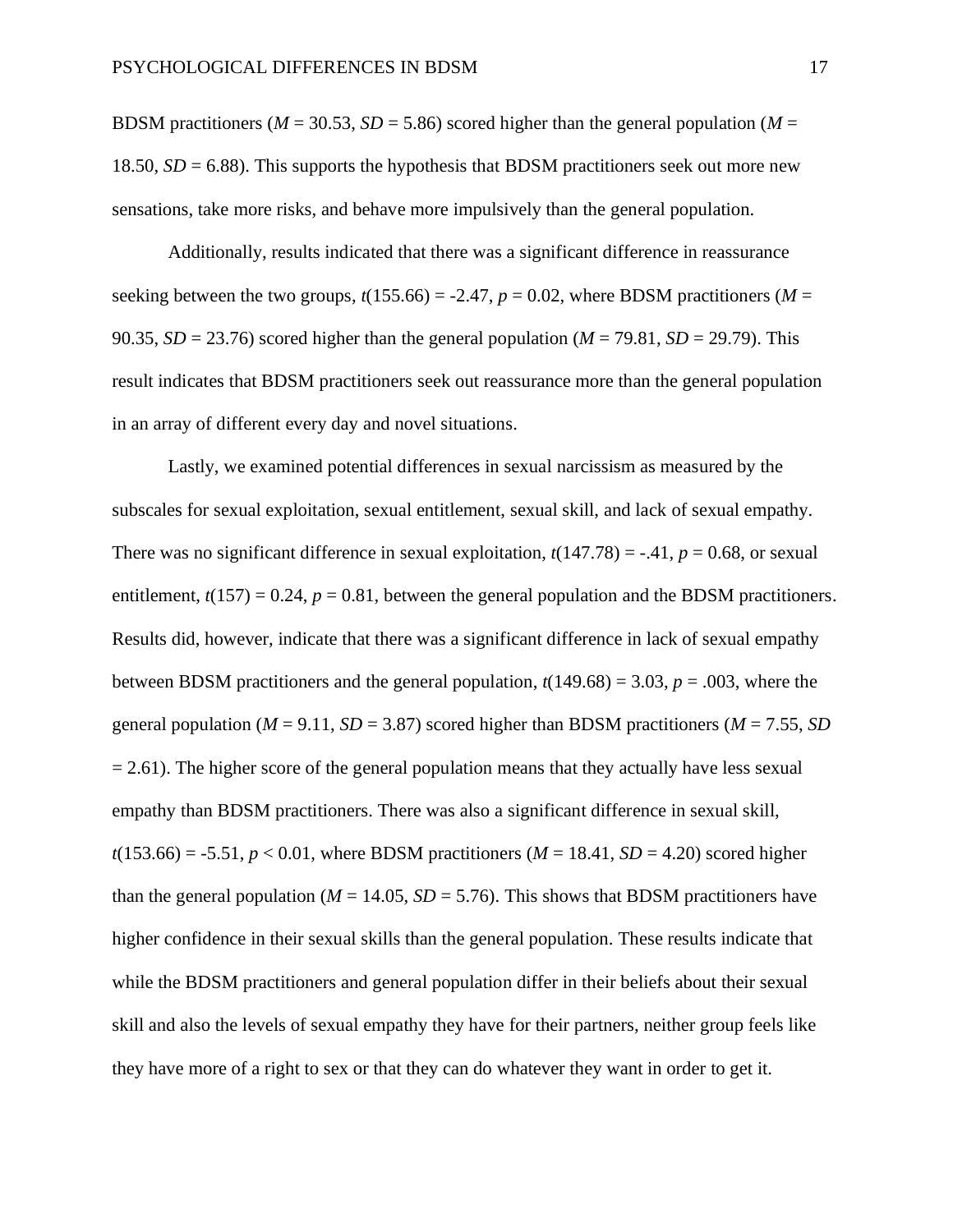## **Secondary Analyses: Correlations**

We conducted some secondary analyses on the self-created Fear of Being Outed as a BDSM Practitioner Scale. Pearson Correlation analyses were performed to test if there were relationships between a fear of being outed, depression, and anxiety. These correlations include only the BDSM sample as the general population was excluded because they did not complete the Fear of Being Outed as a BDSM Practitioner Scale.

First, we assessed whether there was comorbidity between depression and anxiety among the BDSM population. Results showed that there was a significant positive relationship between anxiety and depression,  $r(70) = 0.36$ ,  $p = 0.003$ . As depression goes up, anxiety goes up. Comorbidity of anxiety and depression is common among the general population (Jacobson  $\&$ Newman, 2017). These results show that similar comorbidity is present in the BDSM population.

Next, we assessed whether fear of being outed was associated with anxiety and depression among the BDSM population. There was a significant positive relationship between anxiety and a fear of being outed,  $r(72) = 0.41$ ,  $p < 0.001$ . As fear of being outed increases, anxiety also increases. This indicates that anxiety and fear of being outed are related to each other. There was also a significant positive relationship between depression and a fear of being outed,  $r(68) = 0.34$ ,  $p = 0.005$ . As fear of being outed goes up, depression also increases. This also indicates that fear of being outed and depression are related. This connection between a fear of being outed with anxiety and depression could have a significant impact on BDSM practitioners' daily lives.

#### **Discussion**

The purpose of this study was to gather information about the BDSM population in order to compare the BDSM population and the general population. It was hypothesized that there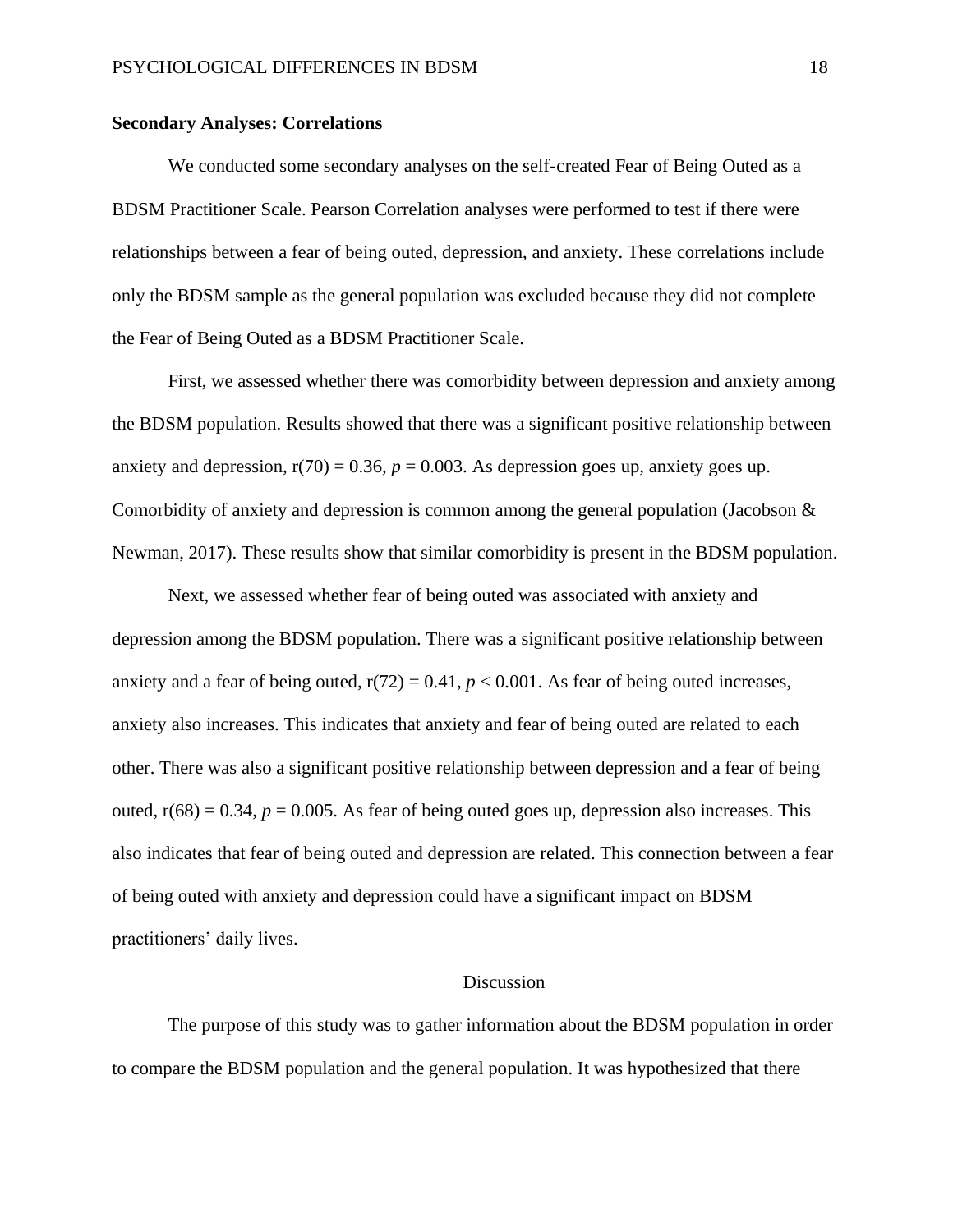would be demographic and psychological differences between the two populations. Overall, the results mostly supported the hypothesis.

Differences found included an increased amount of physical anxiety and depression in the BDSM sample. These traits have been linked together prior to the current study and they are also more prevalent in the LGBTQ community (Cochran, Björkenstam, & Mays, 2017). From the demographics reported by the BDSM sample, there is quite a bit of overlap between the BDSM and LGBTQ communities. Much of the BDSM sample identified as a part of the LGTQ community while a majority of the general population identified as heterosexual, which could contribute to the similarity between the BDSM and LGBTQ communities when it comes to higher anxiety and depression. The fear of being outed and the stigmatization that comes from being a minority within the general population could also play a role in this statistical difference between the BDSM sample and the general population.

In contrast, there was no difference in social anxiety between the two samples. This is an interesting similarity between BDSM practitioners and the general population. One explanation for this difference is that while BDSM practitioners fear being outed and stigmatized by the general population and this could cause higher physical anxiety, they are not necessarily afraid of socializing with the general population or others who identify as BDSM practitioners.

The risky, yet consensual, behaviors that the BDSM population partake in could also be a contributing factor in some of the observed psychological differences. Many participants mentioned that during BDSM events they would normally feel quite a few of the physical anxiety symptoms and they were actually sensations they sought out. Participants were instructed to respond to the scale based on their everyday life and not feelings at events, however, it is possible that some did not follow instructions completely. These risky activities could also play a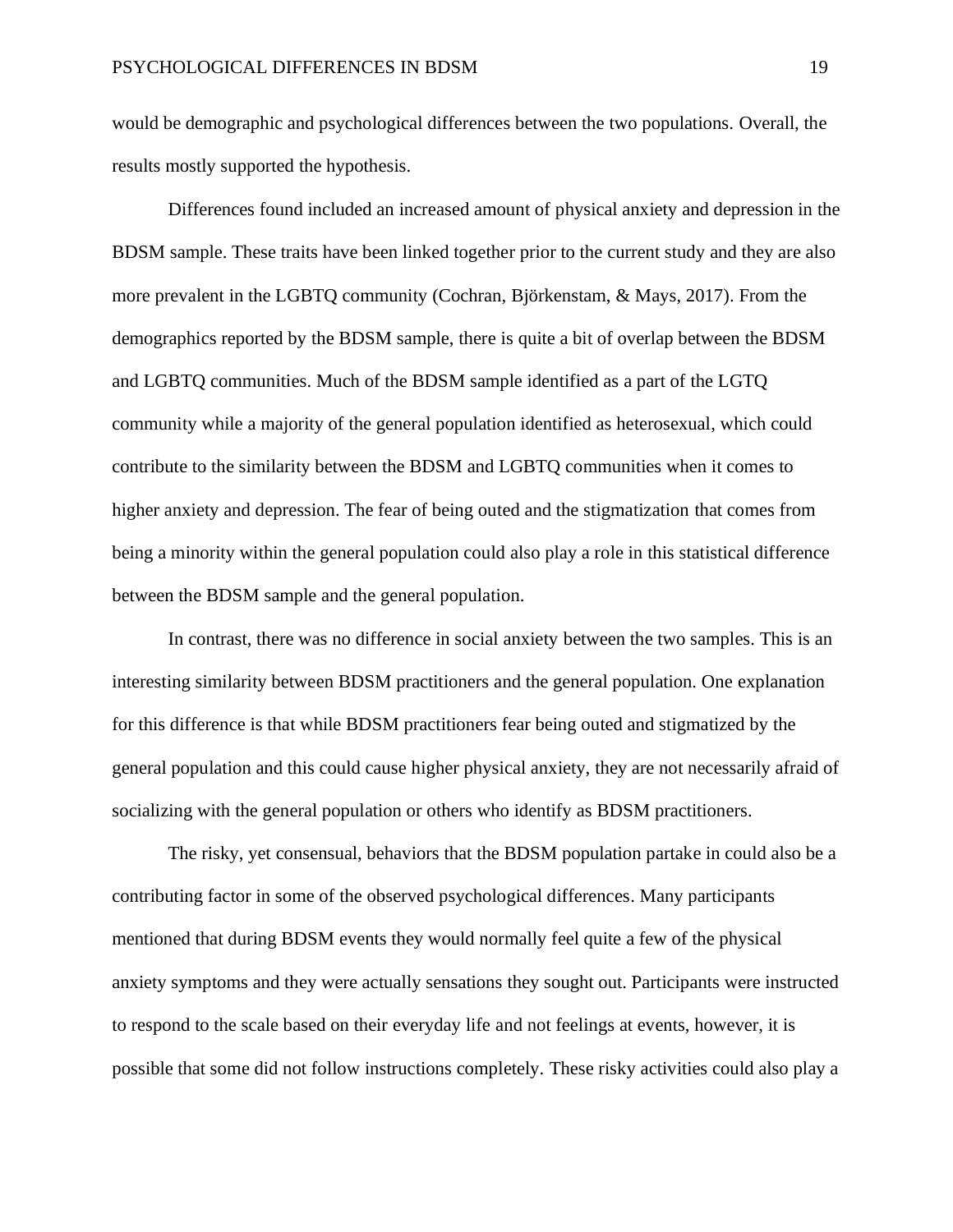part in the higher levels of impulsivity, sensation seeking, and risk-taking in the BDSM sample. While collecting data at the BDSM events, there were many consensual activities witnessed ranging from bondage to role-played kidnappings. These activities are higher risk and cause more novelty sensations than common activities someone does in their free time such as hiking or reading. It may not, however, contribute to higher impulsivity. Within the BDSM community consent is paramount, which indicates that the risky activities they partake in are not impulsive due to the consent negotiations that happen before actually performing one of the risky activities.

Another interesting result was the significant differences on the lack of sexual empathy and sexual skill subscales of the sexual narcissism scale. It is likely that the BDSM sample scored higher on sexual skill because sex is a normal topic of conversation. During the BDSM lifestyle events, it became clear to the researcher that BDSM practitioners tend to be open about their wants and needs when it comes to sex. This openness to communicate may be a contributing factor for the higher confidence in their sexual skill. This open communication could also play a part in the higher levels of sexual empathy due to BDSM practitioners possibly focusing more on the wants and needs of their partners more than an average person would.

There were also two interesting non-significant results from the subscales of the sexual narcissism scale. The BDSM practitioners and the general population did not have significant differences in sexual entitlement or sexual exploitation. This may be surprising due to the stigma surrounding the BDSM population, but this result actually indicates that they are not different from the general population in these two aspects of sexual narcissism. With the popularity of *50 Shades of Grey*, the general population may think that BDSM practitioners are more sexually entitled and exploitative due to the inaccurate representation of BDSM, but this research shows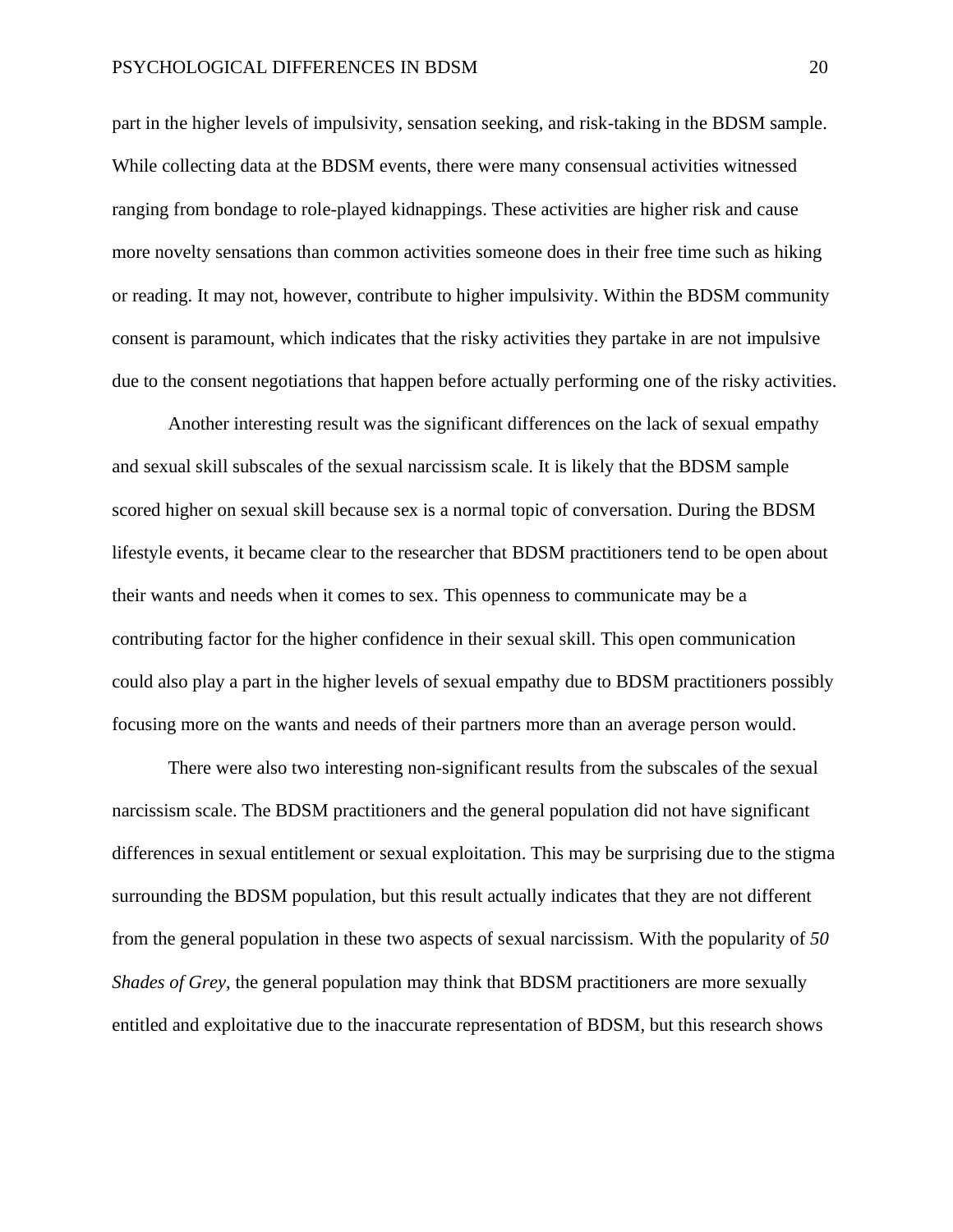that is not the case and further demonstrates why future research along these lines is so important.

BDSM practitioners' general fear of being outed and its correlation with anxiety and depression also demonstrates the importance of additional research. The correlation between higher anxiety and depression with a fear of being outed could affect daily life for BDSM practitioners. Because the Fear of Being Outed as a BDSM Practitioner Scale did not have high reliability, future research should focus on developing a more reliable scale to measure this important relationship between the co-occurrence of fear of being outed and anxiety and depression.

## **Limitations**

This study was not without limitations. For example, the privacy surrounding the BDSM population made it difficult to find events and people willing to participate. The length of the survey also limited our sample size because people did not want to fill out such a long survey in the middle of an event. The fact that research happened during events also posed a challenge due to attendees being too busy with the event itself. Some participants seemed unsure of an undergraduate researcher being at the event and this could have affected their answers or their willingness to participate. Not all BDSM practitioners go to events either, so this sample is solely based on BDSM practitioners who do attend events, which may have affected the data. The higher education level of the BDSM sample could also impact who can attend these events. The events are expensive, and this could limit who can attend to only BDSM practitioners of higher education and socioeconomic status. Participants were also mostly comprised of white males, which limits the ability to generalize the future findings to the BDSM population as a whole.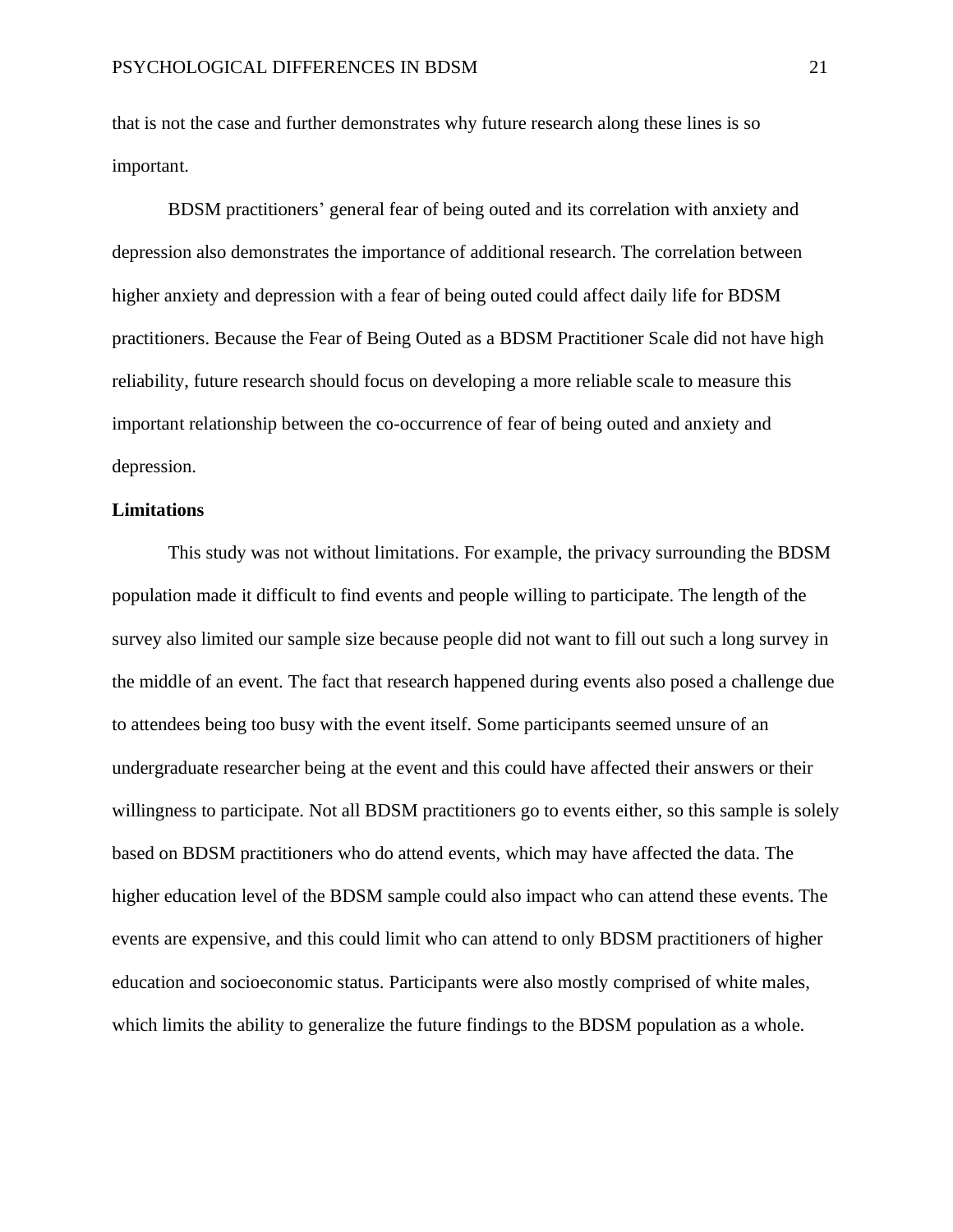There were also three scale errors which affected the researcher's ability to fully analyze the results of the study. The NPI-16 as well as the HSNS were mistyped when creating the digital version of the scales for the general population sample. With the self-esteem scale, there was a data entry error that could not be corrected. These errors made it impossible to analyze for differences in grandiose narcissism, vulnerable narcissism, and self-esteem between the general population and BDSM practitioners.

# **Future Directions**

BDSM is a widely understudied sexuality and lifestyle. Due to the scarcity of published research on the BDSM population, there are still many things to study and an overabundance of possible future research paths. The results of this study provide many new avenues for future research to continue growing the research literature on BDSM.

From the demographic information currently gathered about the BDSM population, it can be inferred that this particular sample seems highly educated. Over a quarter of the sample held a master's degree or higher; with a quarter of the sample only completing some college or high school. Future research could explore if this difference between education levels is still present in samples that include more participants. The percent that were practicing consensual nonmonogamy (CNM) was also interesting because the United States is thought to be a monogamous society. This could lead to a future research question on why the BDSM population seems to be more open to CNM relationships and what those relationships mean to them. Studying the possible benefits of CNM on those who choose that relationship style would also be a possible direction for future research. CNM is based on the ability to love and care for more than one romantic partner at a time without taking anything away from the individual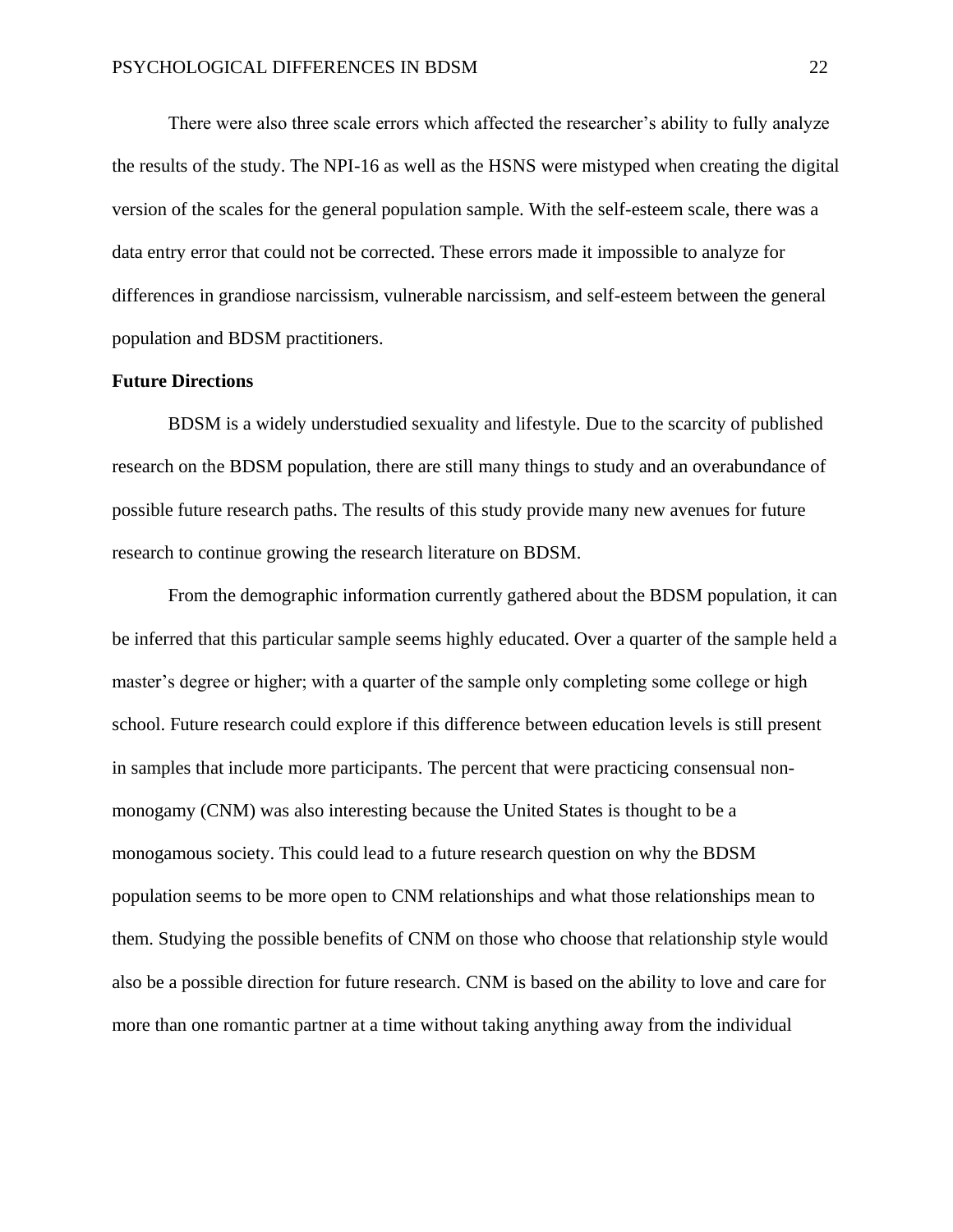relationships. It is possible that this ability to openly have feelings for another person and not be shamed for those emotions could positively impact those who practice CNM.

Another research goal is to further examine how prevalent BDSM is among the general population. It was found during collecting the general population data that 11% of data collected had to be discarded because people identified as BDSM practitioners. This was more than expected and showed that it may be possible to do BDSM research using Amazon's Mturk to collect data for both BDSM and general population samples

Future directions could also include researching a possible relationship between the consent culture present in BDSM and the higher levels of sexual empathy. The bedrock of the BDSM community is consent and open communication, so this belief in getting consent for even basic things such as a hug could influence the higher levels of sexual empathy the BDSM sample had. There is a strong belief that people have the right to say "no" and for it to be honored and not questioned when it comes to sexual or BDSM activities. This ability to empathize and honor a person's control over their experiences and body may be the reason for the differences in sexual empathy and can be explored during future research.

#### **Implications and Conclusion**

This study provided some basic, but necessary, information about BDSM practitioners. The information found can now be used to better understand this population and provide better mental health care. There is an absence of published research focusing on the BDSM population and this leads to a lack of knowledge. This study will be able to offer more information to mental health practitioners by providing them information about BDSM practitioners. They will now have access to research that shows that BDSM practitioners are more likely to experience depression and physical anxiety, but not social interaction anxiety, for example. This baseline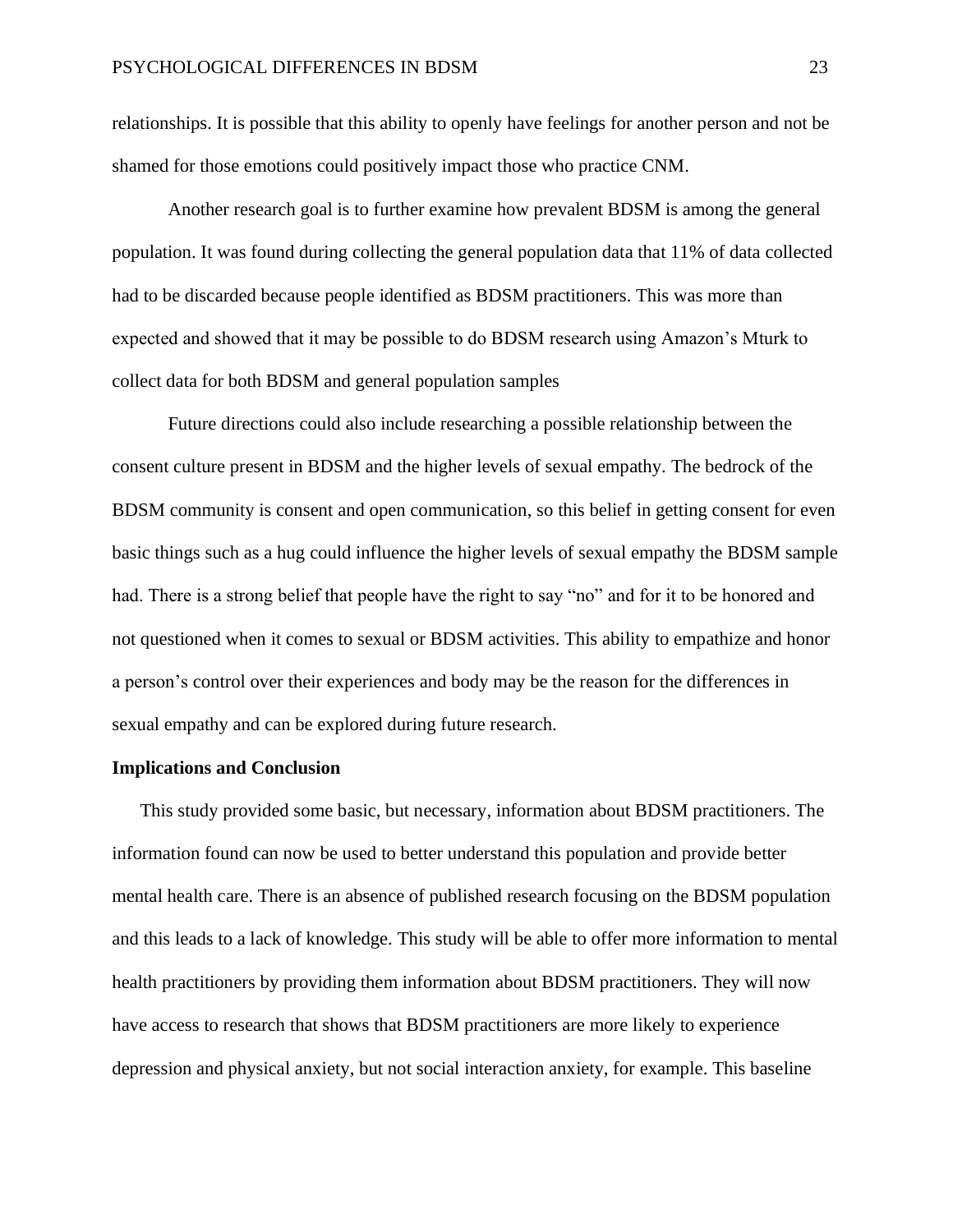information will contribute to mental health care and hopefully allow BDSM practitioners to access care from informed, open-minded health care providers.

Another implication from this study is that the BDSM lifestyle is prevalent among the general population and is not as uncommon as one may think. This is demonstrated by the number of BDSM practitioners that had to be excluded from the Mturk sample and also the high number of attendees at the BDSM lifestyle events. This prevalence reiterates just how necessary this research is in order to gain more information about these practitioners. It is possible that the similarities between the general population and the BDSM population and the realization that it more prevalent than originally thought, could help destigmatize this alternative lifestyle.

The current research has given a foundation for future research and has prompted future investigation into the BDSM lifestyle. This understudied yet prevalent lifestyle has become a topic of household conversation, as evidenced by the popularity of the *50 Shades* books and movies. It is imperative to further build on this research to provide not only better mental healthcare, but better medical care as a whole. There are still many questions left unanswered that will guide future research and allow more light to be shed on BDSM practitioners, but this research has started to bridge the gap in care.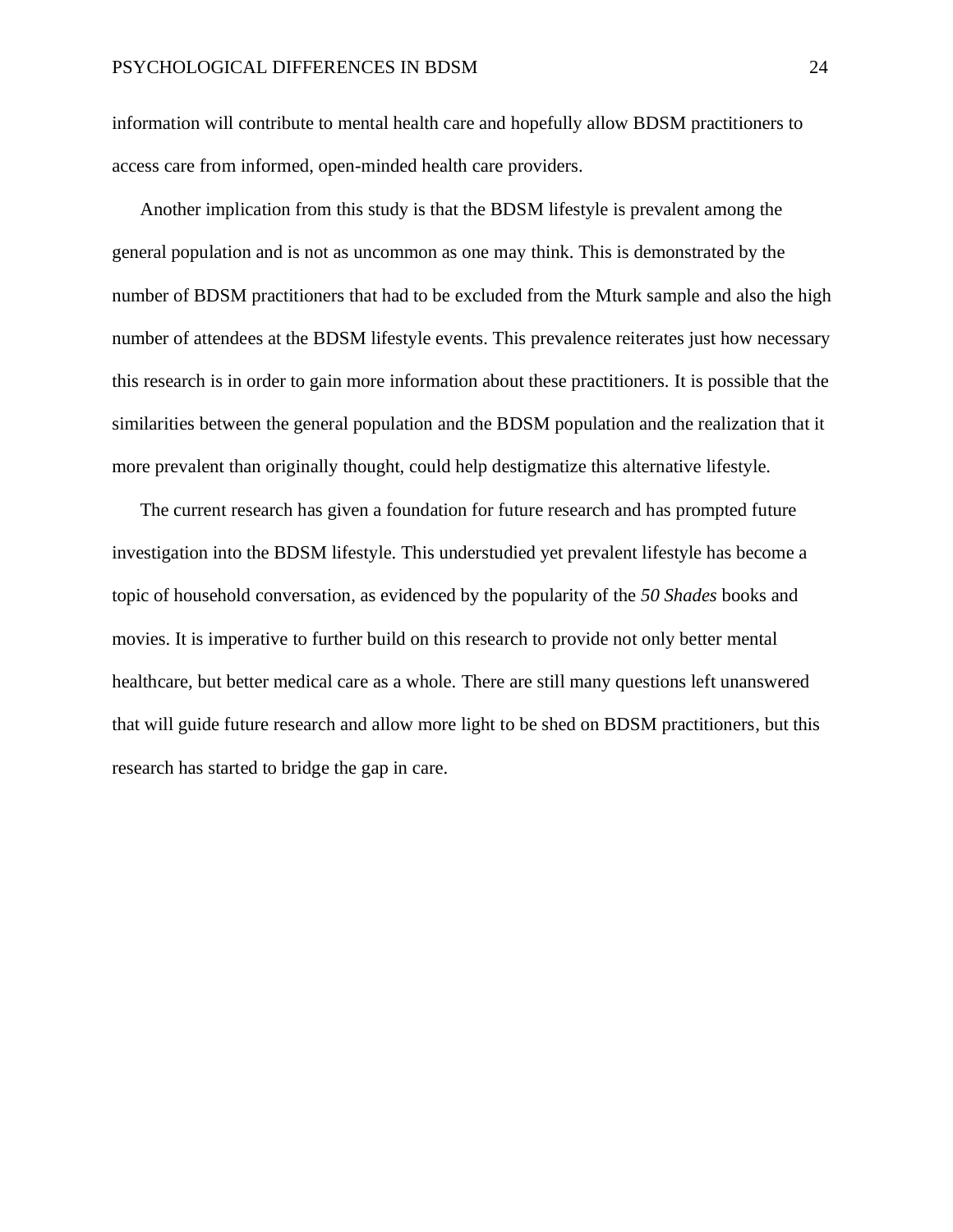#### References

- American Psychiatric Association. (2013). *Diagnostic and statistical manual of mental disorders* (5th ed.). Arlington, VA: American Psychiatric Publishing.
- Batra, R. K., & Ghoshal, T. (2017). Fill up your senses: A theory of self-worth restoration through high-intensity sensory consumption. *Journal of Consumer Research*, *44*(4), 916- 938. doi:10.1093/jcr/ucx074
- Beck, A. T., Epstein, N., Brown, G., & Steer, R. A. (1988). An inventory for measuring clinical anxiety: Psychometric properties. *Journal of Consulting and Clinical Psychology*, *56*(6), 893-897. doi:10.1037/0022-006X.56.6.893
- Bitiska, V., & Sharpley, C. F. (2012). Comorbidity of anxiety-depression among Australian university students: Implications for student counsellors. *British Journal of Guidance & Counselling*, *40*(4), 385-394. doi:10.1080/03069885
- Cochran, S. D., Björkenstam, C., & Mays, V. M. (2017). Sexual orientation differences in functional limitations, disability, and mental health services use: Results from the 2013- 2014 National Health Interview Survey. *Journal of Consulting and Clinical Psychology*, *85*(12), 1111-1121. https://doi-org.libserv-prd.bridgew.edu/10.1037/ccp0000243
- Charnigo, R., Noar, S. M., Garnett, C., Crosby, R., Palmgreen, P., & Zimmerman, R. S. (2013). Sensation seeking and impulsivity: Combined associations with risky sexual behavior in a large sample of young adults. *Journal of Sex Research*, *50*(5), 480-488. doi:10.1080/00224499.2011.652264
- Crocker, J., & Park, L. E. (2003). Seeking self-esteem: Construction, maintenance, and protection of self-worth. In M. Leary & J. Tangney (Eds.), *Handbook of Self and Identity*, 291-313. New York: Guilford Press.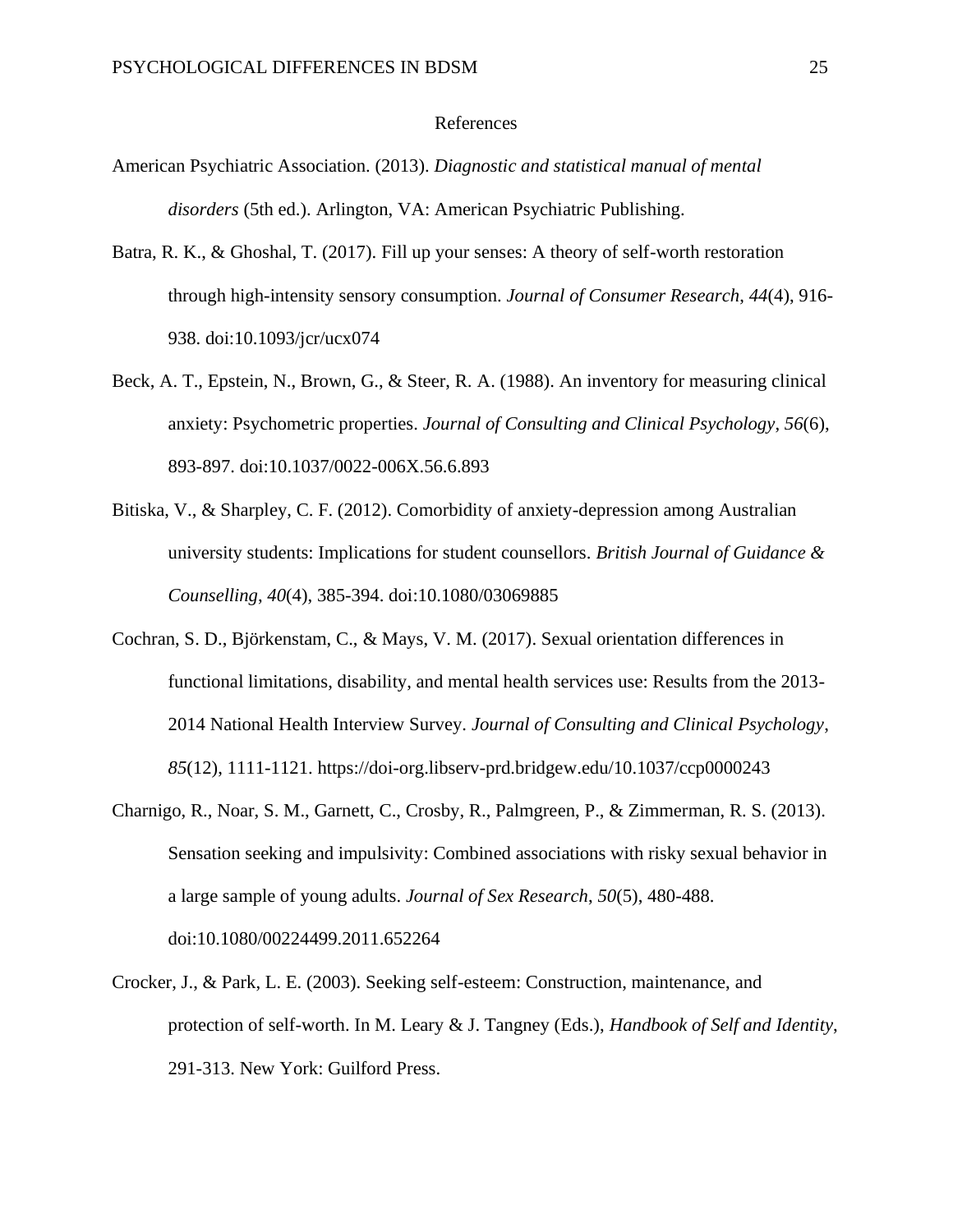- Derry, K. L., Ohan, J. L., & Bayliss, D. M. (2017). Toward understanding and measuring grandiose and vulnerable narcissism within trait personality models. *European Journal of Psychological Assessment*.
- Evraire, L. E., & Dozois, D. J. A. (2014). If it be love indeed tell me how much: Early core beliefs associated with excessive reassurance seeking in depression. *Canadian Journal of Behavioural Science / Revue Canadienne Des Sciences Du Comportement*, *46*(1), 1-8.
- Gentile, B., Miller, J. D., Hoffman, B. J., Reidy, D. E., Zeichner, A., & Campbell, W. K. (2013). A test of two brief measures of grandiose narcissism: The Narcissistic Personality Inventory-13 and the Narcissistic Personality Inventory-16. *Psychological Assessment*, *25*(4), 1120-1136.
- Grijalva, E., Harms, P. D., Newman, D. A., Gaddis, B. H., Fraley, R. C. (2015). Narcissism and leadership: A meta-analytic review of linear and nonlinear relationships. *Personal Psychology*, 68, 1-47.
- Hames, J. L. Chiurlize, B., Podlogar, M. C., Smith, A. R., Selby, E. A., Anestis, M. D., & Joiner, T. E. (2015). Perceived burdensomeness and thwarted belongingness predict excessive reassurance seeking among clinical outpatients. *Journal of Clinical Psychology*, *71*(6), 597-605.
- Herbert, A., & Weaver, A. (2014). An examination of personality characteristics associated with BDSM orientations. *The Canadian Journal of Human Sexuality*, *23*(2), 106–115; doi:10.3138/cjhs.2467
- Helwig, N. E. & Ruprecht, M. R. (2017). Age, gender, and self-esteem: A sociocultural look through a nonparametric lens. *American Psychology Association*, *5*(1), 19-31. doi: [http://dx.doi.org/10.1037/arc0000032](http://psycnet.apa.org/doi/10.1037/arc0000032)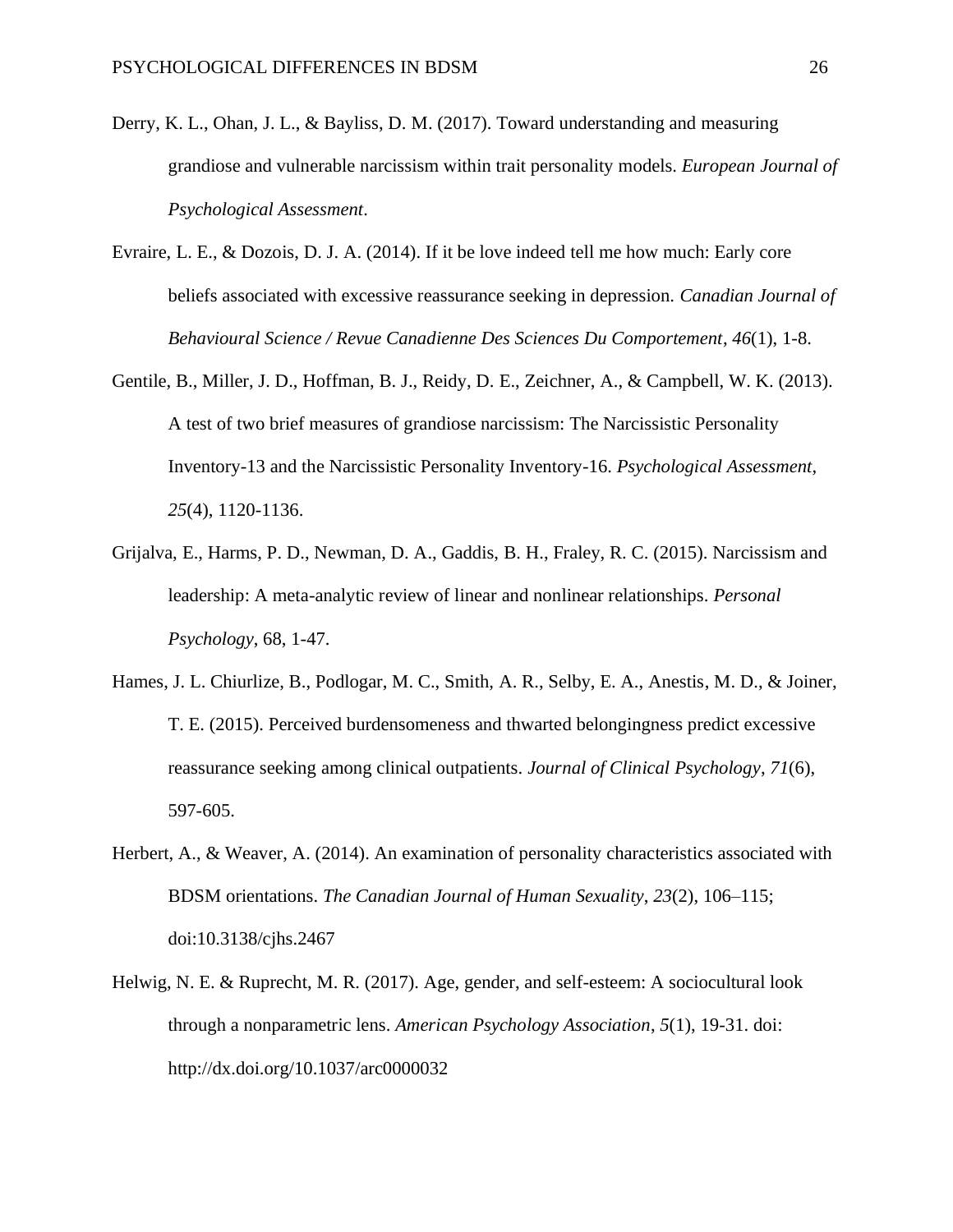- Hendin, H. M., & Cheek, J. M. (1997). Assessing hypersensitive narcissism: A reexamination of Murray's Narcism Scale. *Journal of Research in Personality*, *31*(4), 588-599. doi: 10.1006/jrpe.1997.2204
- Houry, D., Sachs, C. J., Feldaus, K. M., & Linden, J. (2002). Violence-inflicted injuries: Reporting laws in the fifty states [Abstract]. *Annals of Emergency Medicine*, *39*(1), 56- 60.
- Jacobson, N. C., & Newman, M. (2017). Anxiety and depression as bidirectional risk factors for one another: A meta-analysis of longitudinal studies. *Psychological Bulletin*, *143*(11), 1155-1200. https:/doi-org.libserv-prd.bridgew.edu/10.1037/buI0000111.supp
- Kane, L., Bahl, N., & Oiumet, A. J. (2018). Just tell me it's going to be OK! Fear of negative evaluation may be more important than fear of positive evaluation in predicting excessive reassurance seeking. *Canadian Journal of Behavioural Science / Revue Canadienne Des Sciences Du Comportement*, *50*(4), 217-225.
- Kealy, D., Sandhu, S., Ogrodniczuk, J. S. (2017). Looking ahead through a fragile lens: Vulnerable narcissism and the future self. *Personality and Mental Health*, *11*(4), 290- 298.
- Keenan, J. (2014, October 28). Can you really be fired for being kinky? Absolutely. *Slate*. Retrieved from http://www.slate.com/blogs/outward/2014/10/28/the\_jian\_ghomeshi\_case\_echoes\_many\_ kinksters\_worst\_fears\_being\_outed\_and.html
- Mashegoane, S., Moalusi, K. P., Ngoepe, M. A., & Peltzer, K. (2002). Sexual sensation seeking and risky behavior among South African university students. *Social Behavior and Personality*, *30*(5), 475-483. doi:10.2224/sbp.2002.30.5.475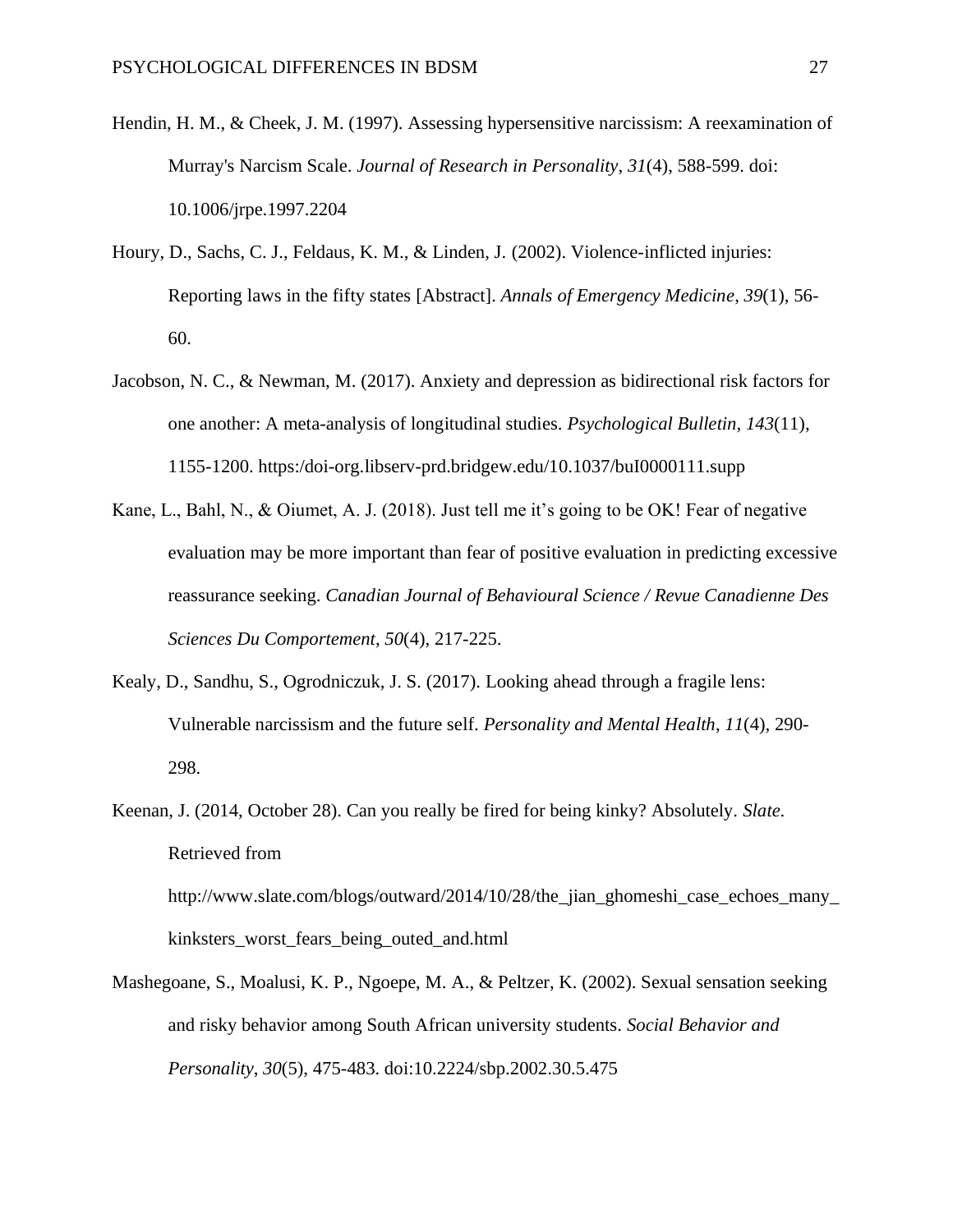- Mattick, R. P., & Clarke, J. C. (1998). Development and validation of measures of social phobia scrutiny fear and social interaction anxiety. *Behaviour Research and Therapy*, *36*(4), 455- 470. doi:10.1016/S0005-7967(97)10031-6
- Mays, V. M., & Cochran, S. D. (2001). Mental health correlates of perceived discrimination among lesbian, gay, and bisexual adults in the United States. *American Journal of Public Health*, *91*(11), 1869-1876. [https://doi-org.libserv](https://doi-org.libserv-prd.bridgew.edu/10/2105/AJPH.91.11.1869)[prd.bridgew.edu/10/2105/AJPH.91.11.1869](https://doi-org.libserv-prd.bridgew.edu/10/2105/AJPH.91.11.1869)
- Moscati, A., Flint, J., & Kendler, K. S. (2016). Classification of anxiety disorders comorbid with major depression: Common or distinct influences on risk? *Depression and Anxiety*, *33*(2), 120-127. https://doi-org.libserv-prd.bridgew.edu/10.1002/da.22432
- Reidy, D. E., Foster, J. D., & Zeichner, A. (2010). Narcissism and unprovoked aggression. *Aggressive Behavior*, *36*, 414-422.
- Rev (2012, December 2). Terms and labels: Handle with care (web blog post). Retrieved from <http://dominantguide.com/152/terms-and-labels-handle-with-care/>
- Rosenberg, M. (1965). *Society and the adolescent self-image*. Princeton, NJ: Princeton University Press.
- Saint Thomas, S. (2017). A very sexy beginner's guide to BDSM words. Retrieved from <https://www.gq.com/story/bdsm-a-to-z>

Sauer, S., Ziegler, M., & Schmitt, M., 2013). Rasch analysis of a simplified Beck Depression Inventory. *Personality and Individual Differences*, *54*(4), 530-535. doi: 10.1016/j.paid.2012.10.025

Schafer, J., Blanchard, L., & Fals-Stewart, W. (1994). Drug use and risky sexual behavior. *Psychology of Addictive Behaviors*, *8*(1), 3-7. doi: 10.1037/0893-164X.8.1.3